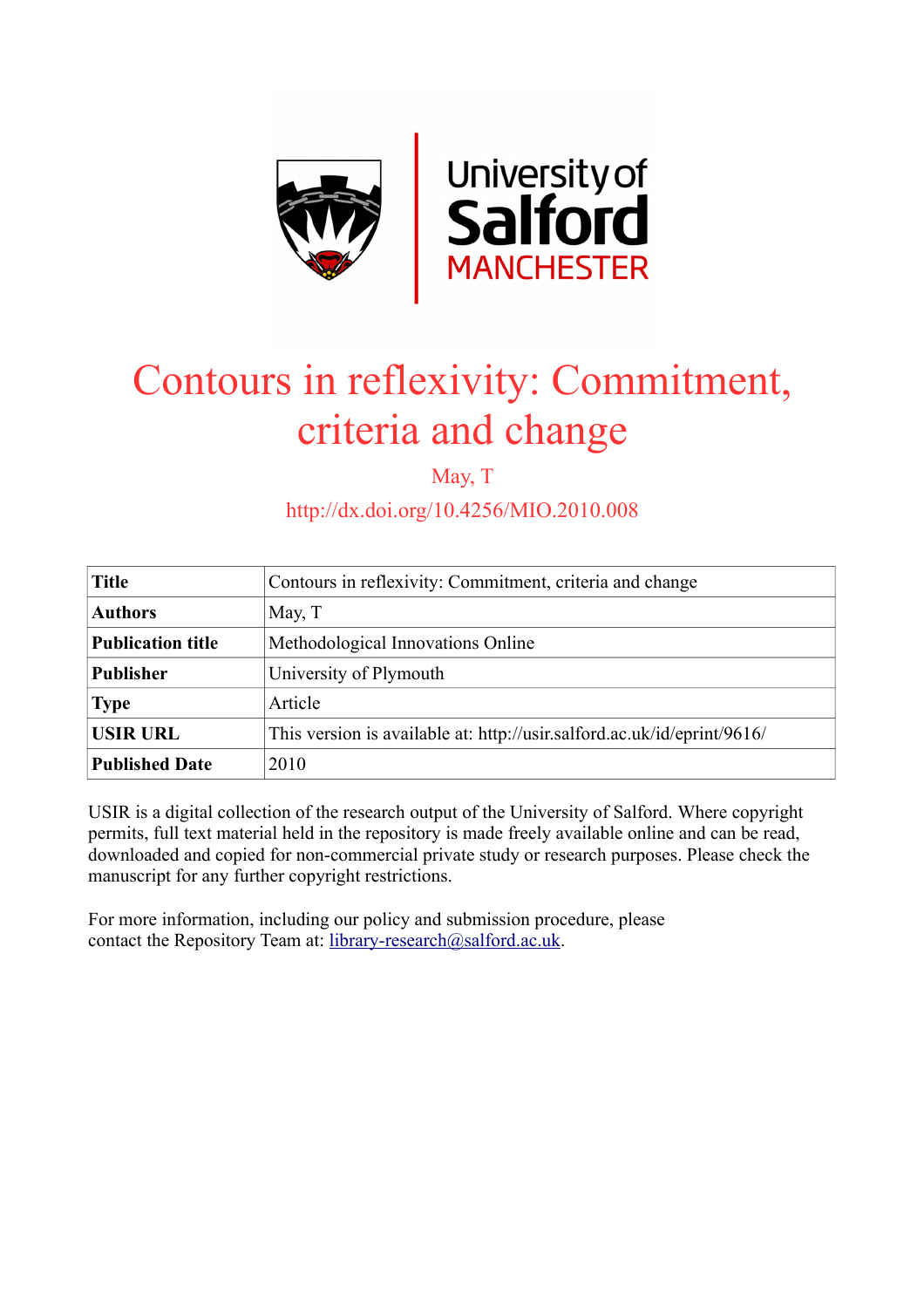Methodological Innovations Online (2010) 5(1) 24-44

## **Contours in Reflexivity: Commitment, Criteria and Change**

## Tim May

The Centre for Sustainable Urban and Regional Futures, University of Salford

#### **Abstract**

This article examines the intellectual contours in calls to reflexivity in social research. In charting changes in these calls and their ideas on the role of social research in society, the article draws out lessons for future orientation. Whilst highlighting that the contribution of social research to our common understanding is part of its vitality, different authors have sought to see it in terms of how social actions are produced in research texts, via the role of experience as a starting point for reflexivity, to deploying exclusion of the researcher from dominant forces in order to produce more accurate explanations of social relations. Overall, we can be left bewildered in the face of these differences. Yet the article concludes by arguing that each has its place for clarifying the role and place of social research in society, but that they should not be over-extended as that produces an inward-looking perspective and leads to a paralysis in practice.

**Key words:** Reflexivity, assumptions, exclusion, commitment, criteria and change.

#### **Introduction**

Calls to reflexivity in social research are variable. For some they are unduly philosophical and of marginal significance to practice and at their worst, destructive. For others, these critiques become the legislative forums in which what counts as 'truth' is subject to continued deconstruction in order to expose the myth of a modernist dream.

Whilst aspects of these perspectives do assist in generating a greater sensitivity to the issues that inform practice, the result can be so unhelpful that it tends to polarise debates and achieves little for advancing our understandings of the limits, strengths and role of social research in the constitution and understanding of social relations.

The production of reflexive thoughts on social scientific activity takes place against a background of prereflexive assumptions. This may seem a paradox, but it prevents paralysis in action. Some set of assumptions is necessary in order to practice in the first instance. They are open to revision in order to learn from the ebbs and flows of history and accompanying changes in contextual knowledge. Reflexivity guards against the assumption that there is an unproblematic relationship between the social scientific text and its representation

Correspondence: T. May, The Centre for Sustainable Urban and Regional Futures, University of Salford, 113-115 Portland Street, Manchester, M1 6DW, UK.. Tel.: (0161) 295 4018. E-mail: t.may@salford.ac.uk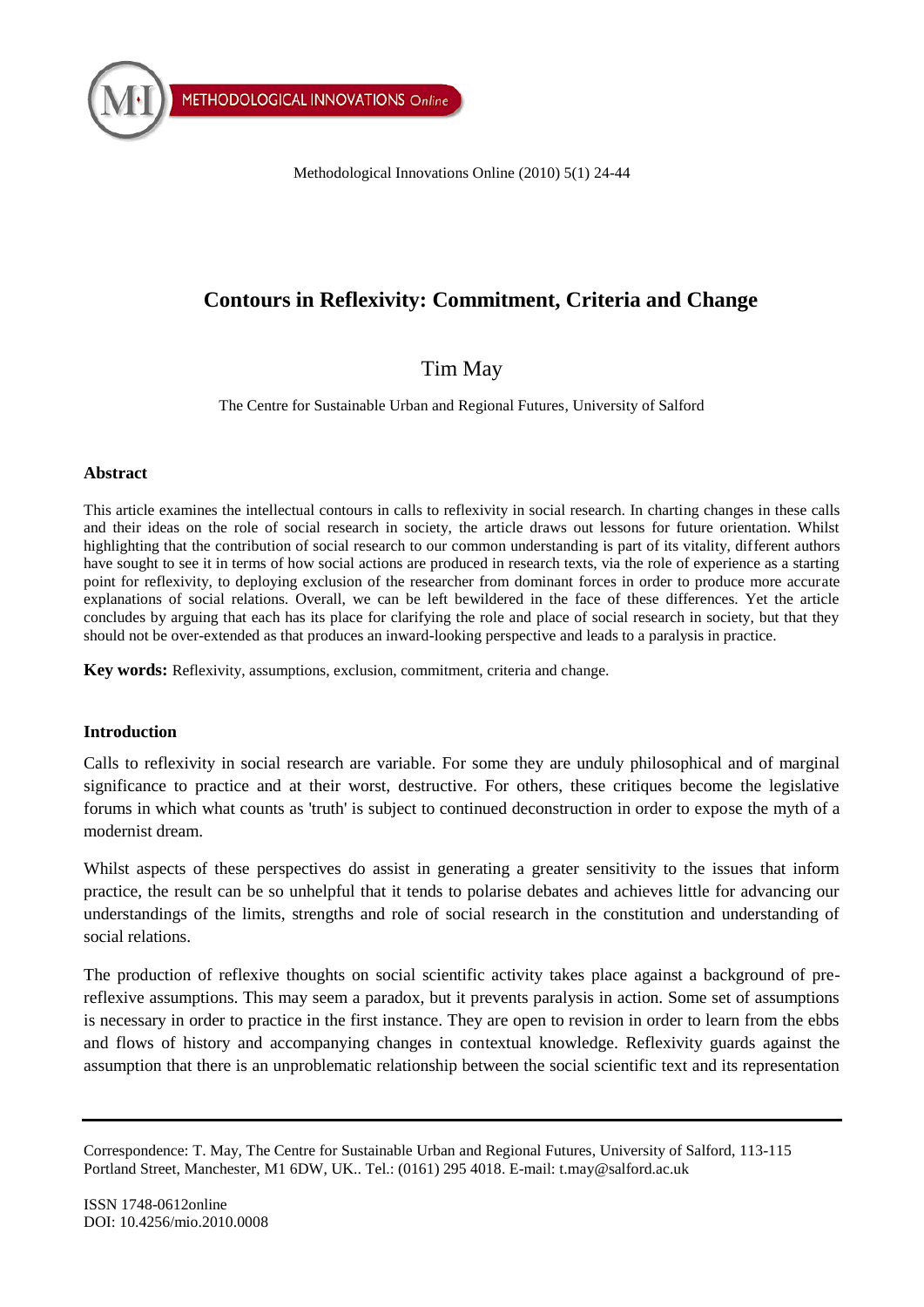of the world. It also guards against the assumption that textual openness reflects a fluid world in which choice is equally distributed within and between different populations.

Overall this process can set up a continual scrutiny in order to develop ideas and practices for knowing the social world. Degrees of "fixity" of assumptions are required on the part of the social scientist, without which one would collapse into infinite regress, in order to examine the social world in the first instance. The question is not whether this occurs, but how and with what implications for our understandings? It is a willingness to consider the content and context of social scientific practices and how that relates to its process and product and then refine its insights as a result, that separates lay from social scientific reflexivity.

In this article I chart a history that enables us to situate the reasons that drove writers to clarify their relationship to a range of ideas. By moving beyond a relativism that threatens to collapse into solipsism and the sort of ad hominem denunciations that relieves hearers and readers of the need for systematic, relational thought, we can open up a productive dimension and see what those ideas can still offer us in seeking to understand current practices.

### **Commitment**

In celebration of rationality we find arguments that reflection enables stability in order to cast an objective gaze upon social reality. A neo-Kantian view holds that conceptualisations order what would otherwise be chaotic through the capacity of transcendental reason present within the minds of individual investigators. Because we cannot know the reality that we inhabit through cognition, we are led to examine the forms through which reality is represented to us.

For Max Weber (1949), the practices of social research should replicate the same qualities that Kant found within the human mind. They cannot simply be about the collection of social facts, but reflexive practices in terms of being 'idea of ideas' (Albrow 1990: 149). His 'ideal type' thereby serves as an analytic instrument for the ordering of empirical reality. It was not possible for reflection to turn unproblematically into a social scientific methodology that ruled out reflexivity as an unnecessary pre-occupation. He shared with the Austrian economists a concern with the idea of choice driven by ultimate values, but without allusion to an abstract model of a rational person that persists in so much social science (Colman 1990).

We see in Weber's work a mixture of ethical pluralism and reference to the nation as an ultimate value. These were informed, in various ways, by his political predispositions, philosophical influences, inter-disciplinary engagement (at one time he referred to himself as a "social economist" {Holton and Turner 1990}) and a refusal to read off human actions according to the dictates of universal explanations (whether based on individual rational calculation or read off from some concept of social totality).

These influences constitute a powerful set of ideas that still resonate with contemporary issues manifest in, for example, the McDonaldization thesis (Ritzer 2008) and distinctions between the factual and normative roles of social researchers (Hammersley 2009). His recognition of the practices of social research in terms of the changing conditions in which it finds itself provides a core dynamic for the philosophy of social research as it seeks to understand the grounds for the status of disciplines (Williams and May 1996). Its relevance lies in refracting the social landscapes it studies because it is a fundamental part of what it seeks to understand. It does not reflect as such, but mediates through the deployment of particular tools of inquiry. Weber was, therefore, only too aware that disciplines are bound to evolve through a need to reflect changes in their environments (Weber 1949).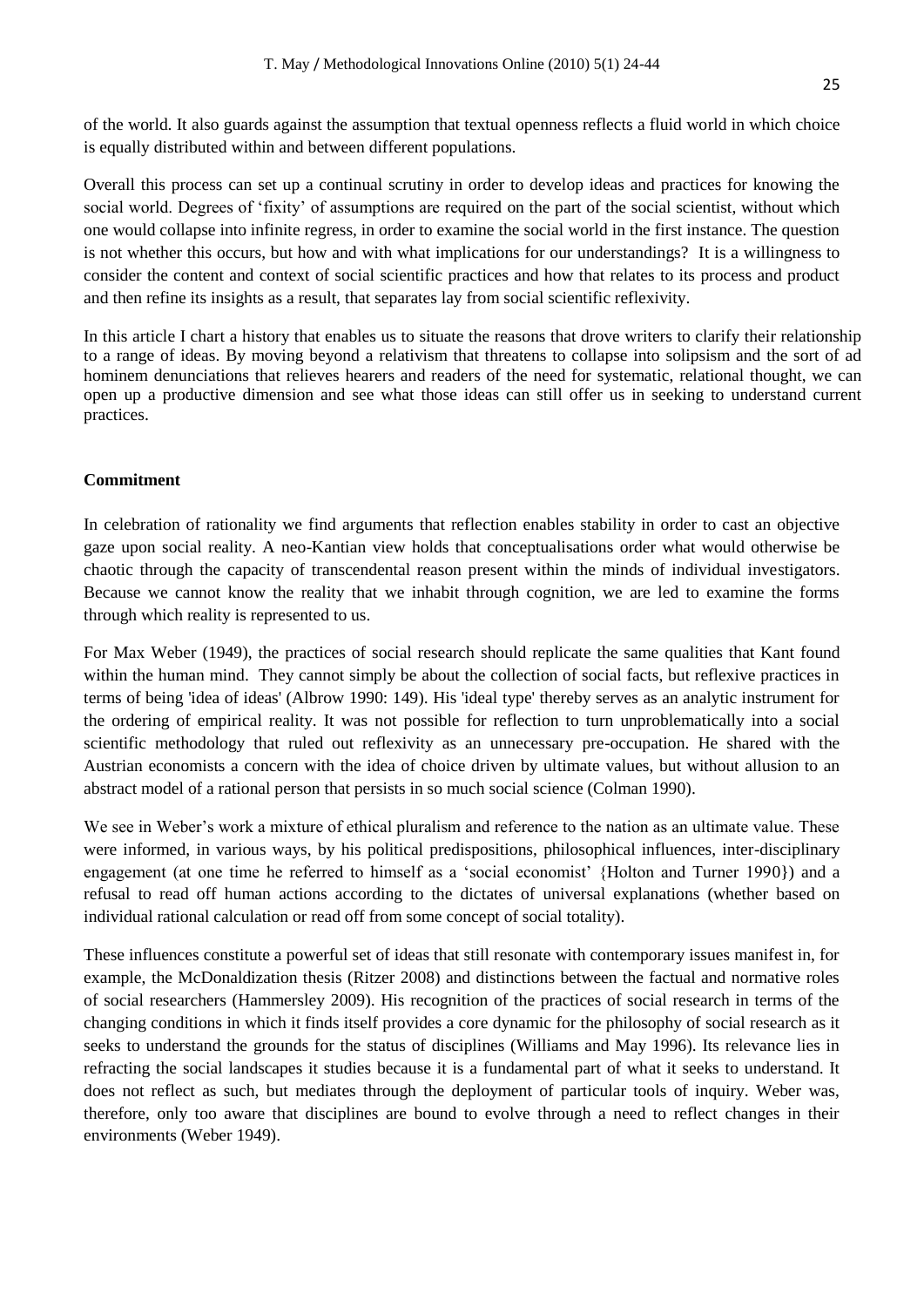In subscribing to an ethic of ultimate ends and it being no business of the social researcher to enter into political judgements, a search for their own meanings must lie outside of the practice of their discipline. In Weber's work this ends up as an individual matter in the face of the forces of detraditionalization and scientific progress, both of which lead the human race into further disenchantment. It is the persona of the exceptional scientist, rather than a scholar whose meanings and products should be related to a culture and context, that gained a hold in his work.

We can see this tendency in 'Politics as a Vocation' and 'Science as a Vocation'. In these essays Weber alludes to the facts of environments in order that his audiences may see the choices that face them. Here we find nothing beyond facing a personal responsibility for choices faced with the facts of existence: "Scientific pleading is meaningless in principle because the various value spheres of the world stand in irreconcilable conflict with each other" (Weber 1970:147). Then, in discussing differences in the age of social scientists, he writes: "Age is not decisive; what is decisive is the trained relentlessness in viewing the realities of life, and the ability to face such realities and measure up to them inwardly" (Weber 1970: 126-127).

We terminate with an ethic of responsibility that derives from the inevitability of choice in the face of overwhelming forces. Behind and moving through these forces stand politics and the threat of violence with an accompanying demand that social scientists make a clear differentiation between facts and values in their work.

In "Science as a Vocation" Weber wrote of the value of commitment, as well as the need for intellectual integrity: over eighty years before the philosopher Bernard Williams (2002) was to extol such virtues as a source of hope for the future and a means of counter-attack against those who preferred irony to the demands of the production of truth. Yet if we end up with these matters becoming the sole province of the individual, what does this say about the cultures of production that we inhabit and how they either enable or constrain our practices? Character, culture and context become severed, leaving the burden of responsibility to be faced in isolation.

We face a situation of inevitable ambivalence that no amount of textual justification can resolve: between an ethic of responsibility for the production of accurate accounts and an ethic of conviction that motivates us to do so in the first place, whilst placing our own substantive values to one side. How are we to reconcile this with a continual need to seek new ways of understanding social life within the unfolding of history? The dialectic of individual transcendence, alongside an empathic understanding to engage in research, is too great a burden to place upon our individual shoulders. It may not be too great, however, within well developed, supportive, cultures of inquiry that provide spaces for reflection in the face of competing expectations.

If Weber did not provide sufficient attention to the sites from which social research is produced, we can take from him matters of continued importance. First, there is the issue of there being no universalistic standpoint upon which to base the foundations of a social scientific methodology. Instead, there are perspectives that do not side-step the inevitable making of problematic choices. A Kantian separation of art, morality and science was placed in question by Weber and his studies on rationality. Subsequent postmodernist writings have sought to de-differentiate these spheres or to blur their boundaries, as can be seen in debates between Jean-François Lyotard and Jürgen Habermas (see Holub 1991) and the accompanying interventions of Richard Rorty (1992). The methodological outcome of which is to place representations of reality in total suspension and instead focus upon the texts themselves. The best one can hope for is a 'corroborative objectivity' that is rooted within the subjective experiences of the particularity of life worlds (von Glasersfeld 1991).

It is at this point that the tragedy in Weber"s writings is so apparent: between that of needing to hold onto one"s convictions in order to maintain dignity, whilst also recognising the existence of so many others such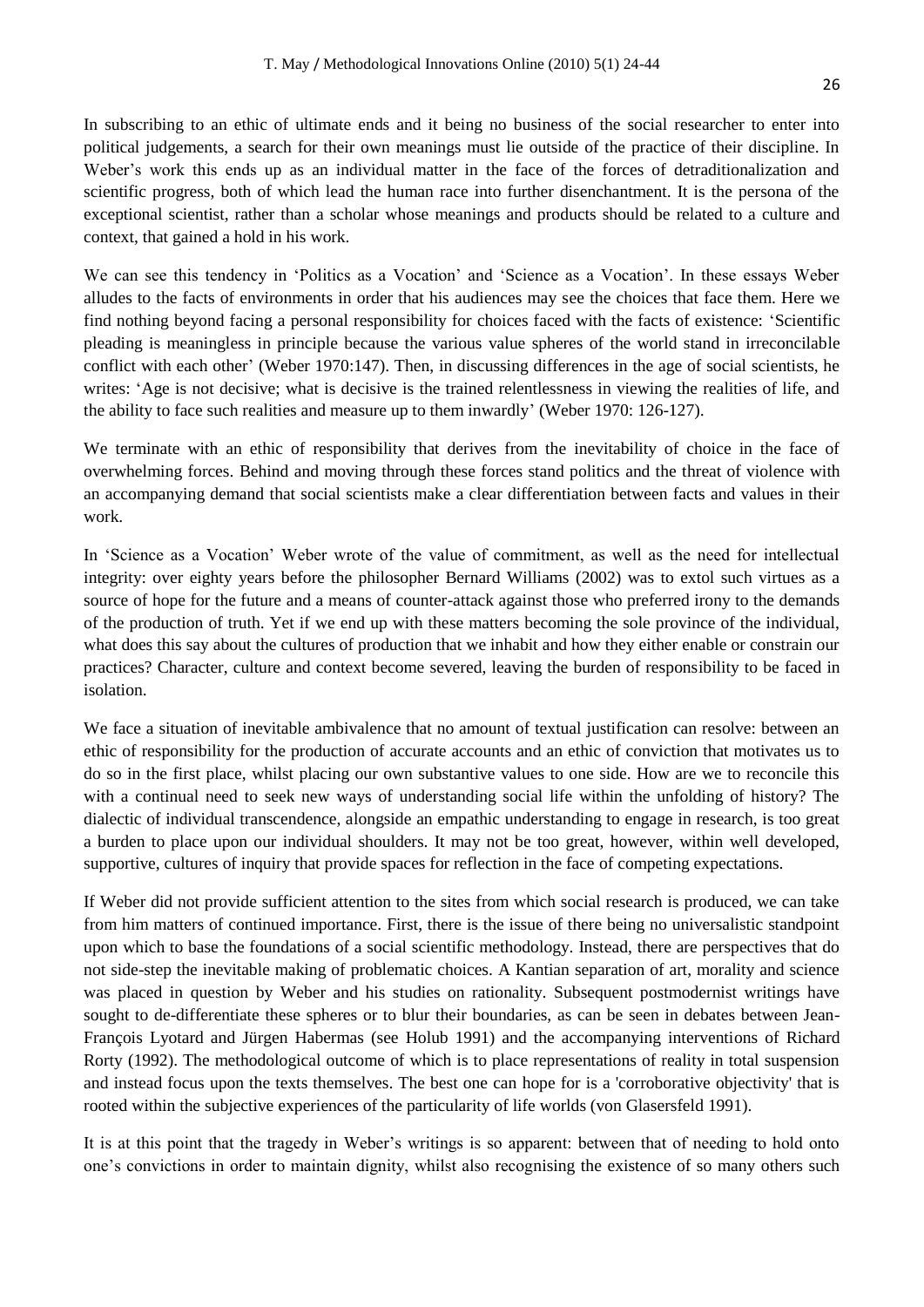that their realization is far removed from any likely reality. Yet this "Weberian move away from an (ironic) "totalising perspective" refuses to substitute for an ethical "totality" a series of postmodern partial standpoints. For a standpoint worth adopting is one which…never abandons its secret desire to be the only one worth adopting" (Turner 1990: 115).

What Weber exposes is the illusion that a general standpoint can act as final arbitrator in disputes concerning the possible consequences, rather than the content, of research findings. It is not necessary to cease our investigations at the partiality of different viewpoints. Whilst research can contribute to unhelpful characterizations that do little more than reflect dominant stereotypes that work to relieve others of understanding (Ratcliffe 2004), we can learn from mediating between different cultures of inquiry (Hall 1999) as a contribution towards recognition not only of difference, but also tolerance through understanding, of others.

There is also the importance of the context of knowledge production, as well as its reception. In writings on reflexivity, this is a neglected topic. It is clear that Weber was sophisticated in his understanding of, for example, the consequences of the material relations between commerce and the university (Tribe 1994), but there is a need to go further if we are to productively deploy his legacy for contemporary understandings.

We can do this by taking a strategic, rather than strictly methodological position, on Weber's writings on value freedom (Scott 1995). By taking the latter we end up in a situation in which the fact-value dichotomy becomes so entrenched it does not take us forward in terms of understanding, whilst also being indefensible at the level of practice. Simply asserting that one sphere of activity is value laden whilst the other is not, undermines the productive potential of social research where its findings are contestable in the public domain.

Findings are contestable because they are invested with meaning and its product often assumes that there is a separation to be made between knowledge and action. Introducing history into this relationship allows us to move from the idea of an ontological or logical separation between facts and values, to one of "natural proximity" (Pels 2003). What is allowed for is a greater reflexive vigilance in understanding their relationship in practice that allows us to see the value of respective knowledges in social life. This is evident, for example, in situations where 'trust' in expert systems needs to be replaced by a more complex understanding of the relations between the social scientific and lifeworld communities if we are to better understand the mediated nature of social science in respect to social life (Wynne 1996).

#### **Criteria for Doing**

We might accommodate this separation in a different way altogether by saying that lay knowledge is reflected in social scientific discourse. For Alfred Schutz, Weber failed to recognise the episodic nature of human conduct and hence that causal adequacy was bound by sociological and historical understanding (Schutz 1973). For him the meaning is the event, or an act is the meaningful process. From this point of view, verstehen is not a method for doing social research, but what researchers should study, for it represents the: "experiential form in which common sense thinking takes cognisance of the social cultural world" (Schutz 1979: 29).

The mediation of first and second order constructs should now be a topic of reflexive concern. A commonsense stock of knowledge orientates people to apply meaning to their own actions, those of others and the events that they encounter. The lifeworld exhibits the basis for a primary experience that enables people to orientate their actions through taking its self-evidence, or pre-reflexive constitution, for granted: "I find myself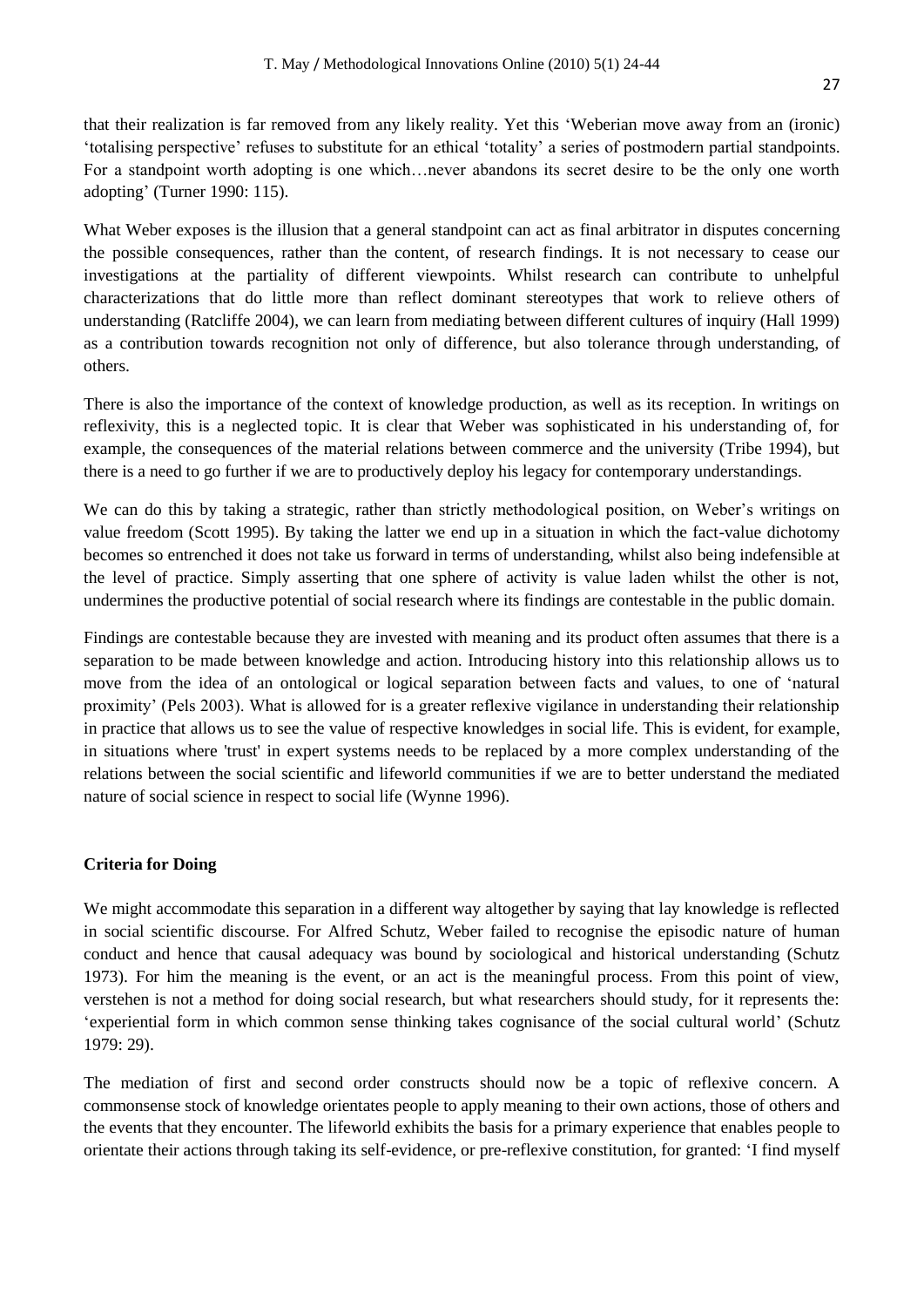always within an historically given world which, as a world of nature as well as a sociocultural world, had existed before my birth and which will continue to exist after my death' (Schutz 1970: 163-4).

The generation of social scientific knowledge (second order) should concern itself with the explication of Husserl's 'natural attitude' by rendering apparent the 'taken-for granted' in everyday life. It follows that social phenomena are constituted as meaningful before the researcher appears on the scene. These basic 'meaning structures' are then analytically re-arranged by social research with the consequence that it does not accurately reflect social relations. To guard against this, social scientific constructs must satisfy the 'postulate of adequacy' by being compatible 'with the constructs of everyday life' (Schutz 1979: 35).

Schutz presents a clear argument for the study of 'lay' reflexivity. It is not a subjective state of affairs, but an inter-subjective one that represents a process of acculturation as manifested through publicly available forms of communication, including language. In order to adequately grasp the meanings used in everyday life the "postulate of adequacy" should be followed: "Compliance with this postulate warrants the consistency of the constructs of the social scientist with the constructs of common-sense experience of the social reality" (Schutz 1970: 279). Does this suggest that interpretative procedures produce meanings that are oriented only to the context in which they are produce? If so, this may be interpreted as suggesting that the 'truth' of these procedures cannot be established outside of these contexts, leaving social research as a relative and descriptive endeavour.

At this point we find a Kantian element to Schutz's work. Social research appears as a quest for the organising principles of our 'being-in-the world'. His critique of social scientific procedures thus: "consists in spelling out the transcendental conditions of the meaningful world as we know it" (Bauman 1978: 183). Therefore, social research retains its role in thinking through 'ideas about ideas'. We can see this in the criteria for the "postulate of logical consistency" such that: "the objective validity of thought objects constructed by the social scientist and their strictly logical character is one of the most important features by which scientific thought objects are distinguished from the thought objects constructed by common-sense thinking in daily life which they have to supersede" (Schutz 1970: 278).

We are still left with a tension: that between the form of justification within the research community and its intelligibility to common-sense reasoning. An action-oriented social theory with an emphasis upon common sense reasoning appears as a solution to this issue. In the unfolding of social thought Alan Dawe (1970) originally held this to be part of the social action, rather than social system end of social theory. He was to correct this dichotomy with a more productive understanding of the relations between social scientific production and reception when he noted that both perspectives begin with human action (see Dawe 1979). Instead of a separation between the two, they capture an ambivalence that represents an existential feature of social life as expressed between impersonality and freedom of choice: "Thus dualism of social experience is central to our very existence in modern society. It is, therefore, central to all the forms of thought and work which articulate our experience of that society' (Dawe 1979: 365).

We saw that this ambivalence tended to become an individual matter in Weber's formulations. What now emerges is not a construct of the social sciences, but a relationship that is inherent within social life that varies according to circumstances. In being reflected back into the domain of social research and then mediated from there via reasons and consequences into the public domain, it may be seen to constitute a vibrancy and relevance, if not a clear acceptability. If we take this view we are left with a productive legacy when the strictly methodological interpretation of Schutz"s work moves aside for a more nuanced view enabling reflexivity to take on board an 'intellectualist bias' in knowledge construction (O'Neill 1972).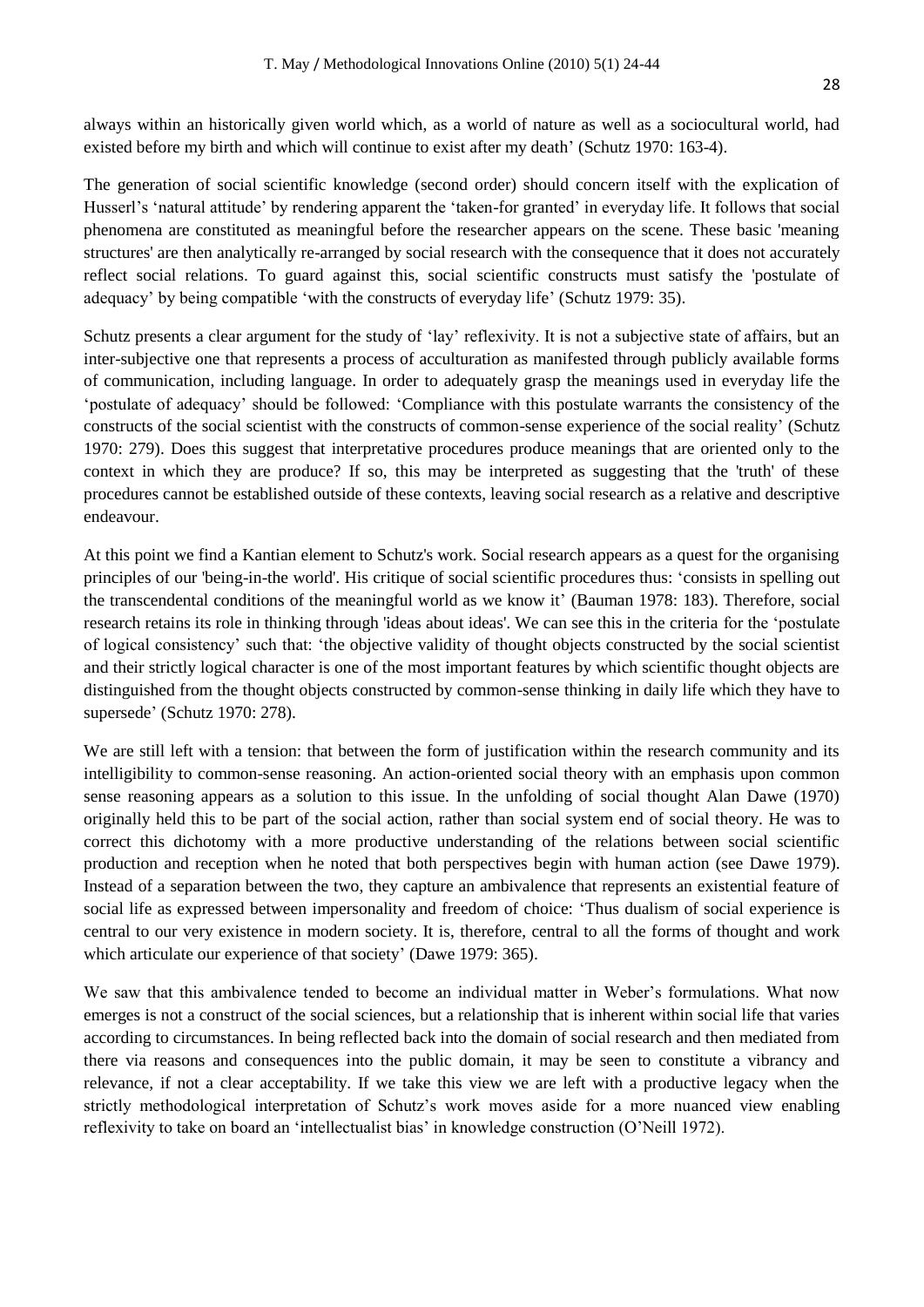Ambivalence within everyday life is catered for through many techniques in social research that enable sufficient consistency to allow for a degree of predictability. Yet the articulation in social scientific work of experiences of seeking to regain such control in daily life are often mediated through the lenses of work that claim to be reflexive, but are nothing more than the disguised regurgitation of positivism. Thus we see a celebration of fluidity through social studies, but upon examination of the justifications for the process through which the work was conducted, a falling back upon established and detached ways of seeing and constituting social reality more reminiscent of classical rationality than postmodern irony. Such a route is also achieved via empiricist leanings in quantitative measures of human behaviour whereby the facts are said to speak for themselves and have no need of interpretation.

Schutz had a much more sophisticated understanding of the relationship between common-sense and social scientific understandings than subsequent interpretations have allowed (O"Neill 1995). Stepping outside of the strictly methodological, but rooted within the socio-theoretical, we find a number of productive elements in Schutz"s work for the purposes of this article.

Moving away from narrow interpretations of the postulate of adequacy, we can take from his work an emphasis upon how scientific reasoning is also dependent upon the "common-sense communicative competence of the community of scientists in general and the larger lay society in which they live and work" (O"Neill 1995: 152). A normative orientation towards the search for the truth informs a community of scientific inquiries that draws from a wider view of value orientations. In terms of theory, for example: "coherence, simplicity, and elegance determine theory selection as much as the preservation of otherwise wellconfirmed theories of predictive power and instrumental potential" (Habermas 2003: 223).

To examine these relations requires an understanding of changes over time, but also the creation of "mediating institutions" between social scientific and lay understandings of knowledge and its implications for action. In their absence, researchers are left to fall back upon institutional positions and justifications separate from any discussion of mediation. Between institutional position and disposition, we find varying degrees of reflexive concern. How the domains of science and common sense interact and inform each other is thus of primary consideration, not the assumption that each is unproblematically separate.

I started this section with the differences between Schutz and Weber. Nevertheless, if we take the latter"s idea of authority in terms of the position of the social scientist and the ethic of conviction and place that alongside how expertise is increasingly placed in question in contemporary times, raising the need for mediating institutions and discourses, it allows us to examine the contemporary importance of the relationship between knowledge, expertise and democracy (Turner 2003). Once again, neither allusion to simple dichotomies or separations between social thinkers will get us far in understanding this in terms of the practice of research.

#### **How the Doing is Done**

Schutz"s emphasis upon common sense took social research in new directions with an emphasis upon "science" without positivism. The tools of inquiry for this purpose were noted by Harold Garfinkel. He then wrote of a development 'not yet adequately exploited' that sought 'a generalized social system built solely from the analysis of experience structures' (quoted in Heritage 1984: 9).

Seeking the means to analyse these 'experience structures' led Garfinkel (1967) to refuse to differentiate between everyday theorising in social life and social science. Drawing upon indexicality, taken from Charles Peirce's semiology, enabled the idea that everyday language and actions should not be understood without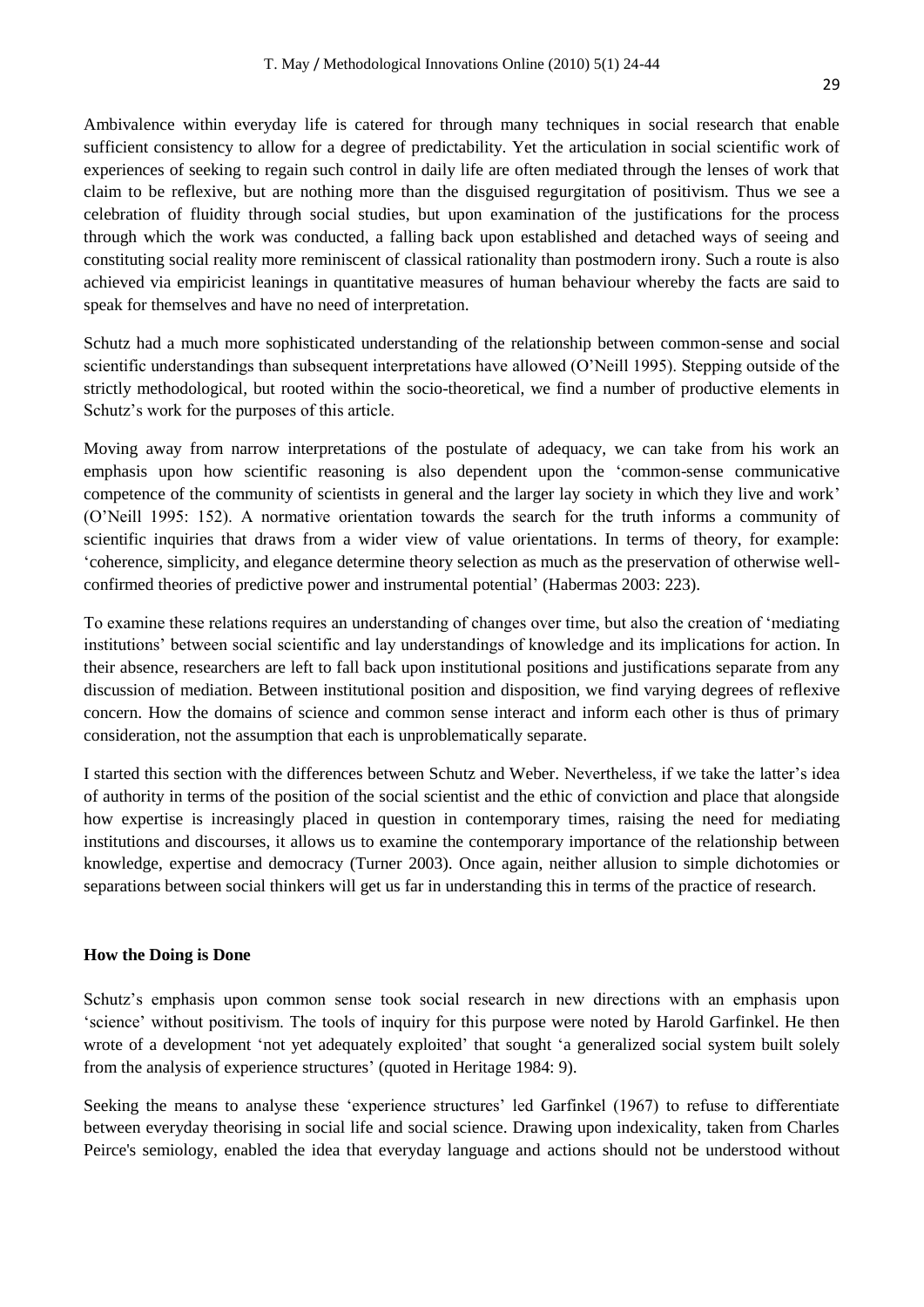being situated within the social milieu in which they are uttered and produced, because meanings will vary from context to context.

The Kantian influence is eradicated. To address this social scientists produce metaphors in order to theorise as to how objects are constructed in the social world. Nevertheless, these do not reflect the situated and practical manner in which the process of recognition and production takes place in everyday life. Researchers are thus called upon to build analytic apparatuses that: "will provide for how it is that any activities, which members do in such a way as to be recognizable as such to members, are done, and done recognizably" (Sacks 1974: 218).

A researchers use of abstract theoretical 'categories' results in a disjuncture between the 'concreteness' of everyday activities and their social scientific representation. The overall result is that 'real society' only comes into being: 'as the achieved results of administering the policies and methods of formal, constructive analysis' (Garfinkel 1991: 13). To accurately represent meaning-production within the lifeworld, its contextdependence must be recognised not as an analytic impediment, but as the starting and finishing point of social analysis.

The idea of reflexivity, as the basis of order within the lifeworld, is given through accurate descriptions of accounting procedures used by 'members' within social settings: "The central recommendation is that the activities whereby members produce and manage settings of organized everyday affairs are identical with members' procedures for making those settings 'account-able'. The 'reflexive' or 'incarnate' character of accounting practices and accounts makes up the crux of that recommendation" (Garfinkel 1967: 1). Reflexivity then contributes to the production of social order and is displayed through situated and public activities that are open to analysis.

A number of consequences for the study of social life follow. First, all that is accountable by lay actors becomes regarded as rational. Second, an analytic indifference in the process of studying formal structures is maintained by abstaining from all judgements of their "adequacy, value, importance, necessity, practicality, success, or consequentiality" (Garfinkel and Sacks 1986: 166). Third, any hermeneutic implications of a meeting between the language games of researchers and those of lay actors are sidelined in favour of meticulous descriptions. Fourth, language as a medium for the expression of interests and motives by people who are differentially positioned in social life is rejected in favour of language as a topic for uncovering the methods through which ordered activity is generated. Finally, practices and ideas of knowing and being in the social world are taken up through the study of language use.

In terms of the relations between social scientific and lay discourse, we are left with an issue. Does the above lead to a collapse between an understanding of reflexivity in actions and the ability of actors to reflect upon those actions? If so, a key question arises: "if, and in what way, the 'reflexivity' of actions implies the 'reflexivity' of actors, or what kind of 'reflective capabilities' are implied in the ethnomethodological perspective"? (Czyzewski 1994: 166).

Actors within the lifeworld appear to be denied the potential to not only reflect upon their actions, but also to change the conditions under and through which their actions takes place. What of a consideration of the relations between production and reception of social scientific knowledge? This is side-stepped in favour of a collapse: "If it is possible to lay bare the constitutive ordering of the world that experimental subjects owe to their own interpretive rules, then the process of translation between them and the observer can be done away with" (Habermas 1990: 110).

Objectivist accounts are set up as the protagonist to the reflexive but what guarantees, the ethnomethodologist would ask, are given by being generally reflexive? To regard reflexivity as being the property of particular positions, texts or social researchers allows it to operate on the basis of being exclusive.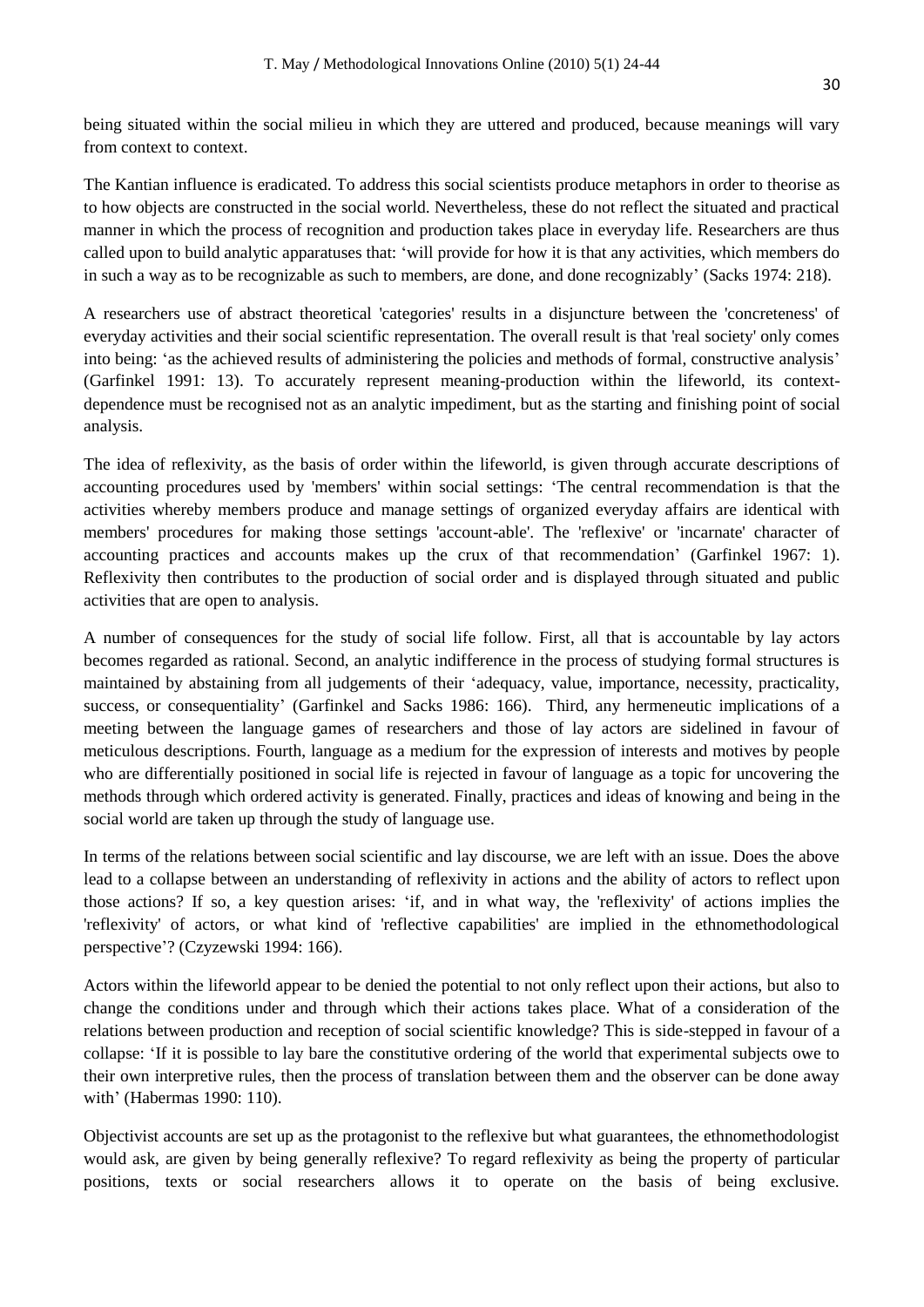Ethnomethodologically speaking, reflexivity is mundane and uninteresting and so it questions the "epistemological hubris that seems to accompany self-consciously reflexive claims". Its study of "constitutive reflexivity proposes no unreflexive counterpart" and instead is part of the "infrastrustructure of objective accounting" (Lynch 2000: 47).

Processes of methodological purification and the institutionalisation of practices within social scientific communities, now leads to a terminal point: the expunging of all residues that once provided for radical insights. In a consideration of the ethnomethodological legacy, Mervin Pollner refers to endogenous and radical reflexivity. The former refers to the constituting of social reality in terms of: "how what members do in, to, and about social reality' (1991: 372). The latter, on the other hand, refers to how social reality, in general, is constituted. The object of its practices thus includes the presuppositions that are employed by social inquirers in their constructions of social reality. For him, the central legacy of ethnomethodology lies in its emphasis upon radical reflexivity.

A greater emphasis upon endogenous reflexivity in the unfolding of this research tradition has led to radical reflexivity being downplayed. Relations between the general and particular are not considered. Above all, it is about "unsettling" and not simply the generation of meticulous descriptions via methodological prescriptions. It generates: "an insecurity regarding basic assumptions, discourse and practices used in describing reality". Further: 'Because it is the antithesis of 'settling down' it is not surprising that radical reflexivity is abandoned' (Pollner 1991: 370) as a community of inquiry is constituted that seeks a scientism, albeit in a different form, for its legitimacy. We should note, however, that this may also be the consequence of a blurring of boundaries between conversation analysis (CA) and ethnomethodology, with the former emphasising an: "increasingly detailed explication of endogenous processes' (Pollner 1991: 373). It is for this reason perhaps that, over time, we have seen the establishment of an ethnomethodological out-group for whom method is not seen as a panacea for the avoidance of fundamental issues concerning the study of social life (see May and Powell 2008: chp 4).

Ethnomethodology sought to overcome the scholastic point of view in the study of social life (Garfinkel 1991). It aimed to guard against writings on reflexivity becoming a means of privileging particular positions by reminding us about the mundanity of reflexivity within everyday life (Lynch 2000). By attending to the ways in which everyday life is produced through the work of interpretation by lay actors, there is a key challenge to the idea that the social world remains unintelligible until the work of the social scientist is completed. As a study in the legacy of Winch for social science concludes: "Everyday understanding might not be the last word, but it certainly ought to be the first" (Hutchinson, Read and Sharrock 2008: 138).

#### **Commitment and Change**

Alvin Gouldner took aim at ethnomethodology as a form of 'micro-anarchism' that delighted in exposing the fragility of the social order. It appeals to those who wished to engage in a 'non-violent revolt' against the status quo because they could not, or would not, challenge dominant social structures (Gouldner 1971: 394-395). He was more concerned with social change and the inevitable, pre-reflexive assumptions made by social scientists.

Social scientists normalise 'unpermitted worlds' that threaten stability and order. Accommodation to this state of affairs is enacted in several ways. First, by adhering to idea of value neutrality this enables an existential distance to be maintained from the consequences of research work and the subjects of investigation. Second, it is ignored via technicist allusions that deny its significance through sole attention to the rigour of method, or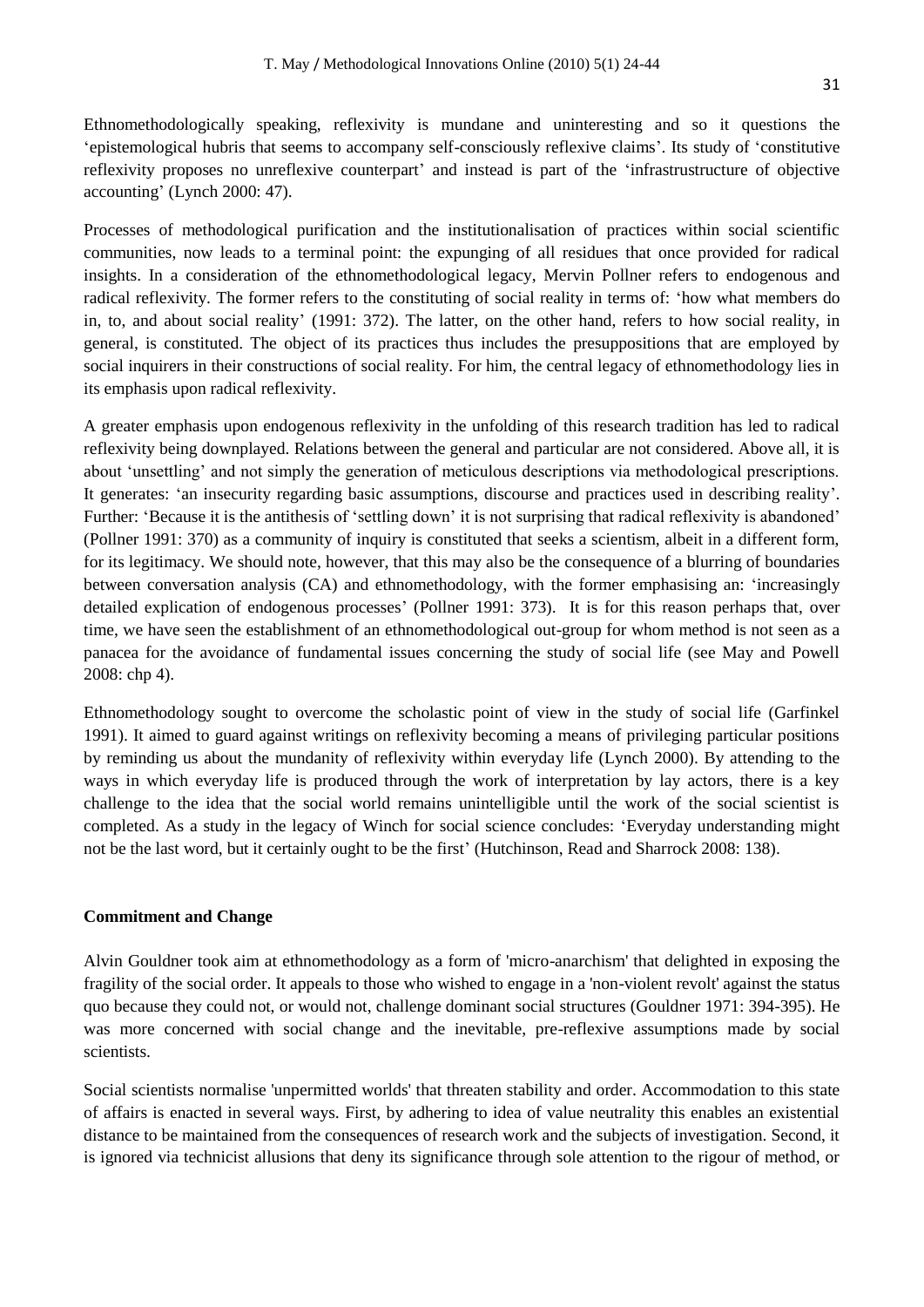In his writings we find a caution about the possibilities for how his call to reflexivity might be translated into practice. He did not want it to become: "just another topic for panel meetings at professional conventions" or "another burbling little stream of technical reports" that focus upon the "profession's origins, educational characteristics, patterns of productivity, political preferences, communication networks, nor even about its fads, foibles, and phonies' (Gouldner 1971: 489).

To guard against this predisposition towards methodological de-politicisation that is so characteristic of associations that seek to represent particular academic specialisms via their allusions to detached professionalism, a 'radical' project was required.

The term "radical" is deployed in his writings because knowledge production should be linked to the investigator's position within the world. Further, the knowledge produced should seek to transform, as well as know the world, whilst the body of knowledge should pass through the researcher as a total person. These translate into issues that concern not "how to work but how to live" (Gouldner 1971: 489. Original Italics). Attention to the conduct of social researchers, therefore, is a necessary, but not sufficient condition for maturation: "What is needed is a new praxis that transforms the person" (1971: 494. Original Italics).

We are left with the following implications for a reflexive research practice. Understanding is to be directed toward how the researcher's praxis and their role and social position relate to the product and process of their work. It seeks to deepen self-awareness of the production of valid and reliable 'bits of information', strengthen a commitment to the value of this awareness and generate a willingness to be open to 'hostile information'. It is not about the object of study, as such, but the mode of study in terms of the relationship that is established between being a social scientist and a person in the world (Gouldner 1971: 494).

We now enter the realm of character and its relationship to the process and product of social research. Taking formal logic, along with the evidential basis for the adoption of a theory, or its openness and resistance to falsification as sufficient reason, brackets an understanding of the experiential basis of theoretical adherence. It is not suggested, in any way, that we replace evidence with the particularity of experience, but it is to accept that the behaviour of the social scientist is not: "shaped solely by a willing conformity to the morality of scientific method' (Gouldner 1971: 30). What, then, are the factors shaping such behaviour?

What is not open to scrutiny is the relation between a social scientist and a theory as being 'intuitively convincing". An alignment between the background assumptions of the social scientist and those of the theory occurs such that "psychic closure" or "consensual validation" is achieved (Gouldner 1971: 30). Here Gouldner is drawing upon the work of Michael Polanyi. He is getting at articulation, never being able to reach finitude, expressing the "ineffable": "something that I know and can describe even less precisely than usual, or even only vaguely" (Polanyi 1962: 88). The "internal", as represented by the biography of the researcher and the 'external', represented by the work of theory, become aligned through elements that are obscured in each.

These background assumptions range from those that are general and orientate in such a way that the unfamiliar becomes meaningful, through to assumptions as applied to those within a single domain: "they are, in effect, the metaphysics of a domain' (Gouldner 1971: 31). As to whether theories must rest upon such assumptions, or if researchers should or should not be influenced by them, these matters are held to be for philosophers of science and "methodological moralists", respectively. That they influence practice is an empirical matter (Gouldner 1971: 32).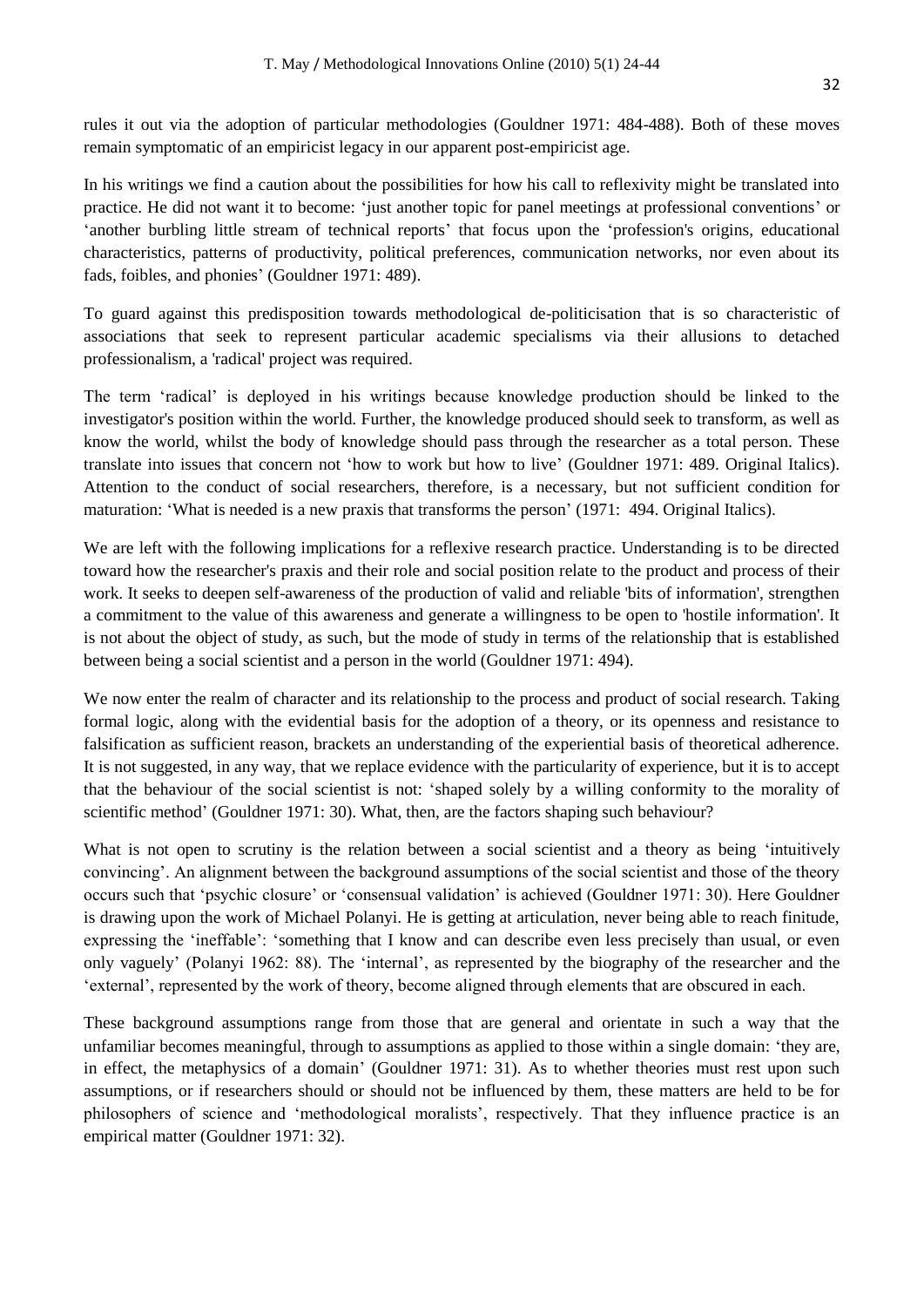Background assumptions are characterized by the absence of explicit criteria to assess their utility and when it comes to domain assumptions, they rest upon sentiments. It is not to say that they are directly related, for when sentiments are at variance with those things taught within the culture we may find open rebellion and "adopting or seeking new domain assumptions more consonant with the feelings they actually have" (1971: 39). They may not be commonplace because it may be easier to live with older assumptions; feelings of inadequacy may result from such disjuncture such that it is individualised and turned into an expression of personal pathology, or it may be articulated among trusted others where it finds support and confirmation.

Whatever the outcome, such tensions may be expressed in terms of the relations between what is called "role reality" and "personal reality". Role reality is what is expected to be learnt and known by a competent practitioner, whilst personal reality relates to the imputations made about the social world separate from the obligations attendant upon systematic thought and evaluation.

What can result from this tension is a subjecting of the latter to 'systematic doubt' such that they sink into "subsidiary awareness", but nevertheless remain of consequence for practice (1971: 41-45). A resultant conflation of personal and role reality enables the particular to be read as the general; the point being that cultures generate different personal realities and so exhibits differences in the process and product of theory construction (Gouldner 1975: 309).

Whilst the history of social science has been written as a difference in view between Weber and Gouldner, the latter still speaks of a tragedy in the practice of social research totally reminiscent of the former. Whilst both emphasise that disciplinary preoccupations can become a form of escape, rather than engagement with the issues of the time, their solutions are not the same. The struggle between scientific demands and personal impulses is overcome for one by a refusal to be assimilated to something that is ultimately unbearable and illegitimate. There is an escape from tragedy when it is recognised that the practitioner: "need not allow themselves to be assimilated to their cultural masks…when they insist that it is they who are the measure, and they who do the measuring…in confining work to the requirements of a demanding and unfulfillable paradigm (they are) sacrificing unexpressed parts of themselves…in a wager that this sacrifice is best for science" (Gouldner 1975: 320-321).

There are a limited number of solutions for how to link a person with the expectations surrounding their role. Whilst Gouldner outlines some of these and makes no assumption regarding a final resting place, he is clear that those who jump the gap without knowing where they will end up are to be applauded for providing models for those who are left just "dawdling at the edge" (1975: 322).

Reflexivity is now taken into new terrains by linking the personal and cultural with the particular and general. For the purposes of this discussion, despite a call for blending the inculcated gaze of the social scientist that allows for the constitution of the social world as an object of investigation with subjective experiences, we end up in the realm of authenticity at the individual level. Although Gouldner and Weber were to converge and diverge on issues, we can end up in the same place. Whilst attention to the conduct of researchers is necessary in order to understand the differences between better and worse practice, it is not a sufficient condition for maturation. Gouldner"s call thus displays a disjuncture between professional rhetoric, practice transformation and conditions of production. As a result it has been characterised as an act of celebration or impeachment: "Hooray for myself. Down with the others!" (Pels 2003: 167).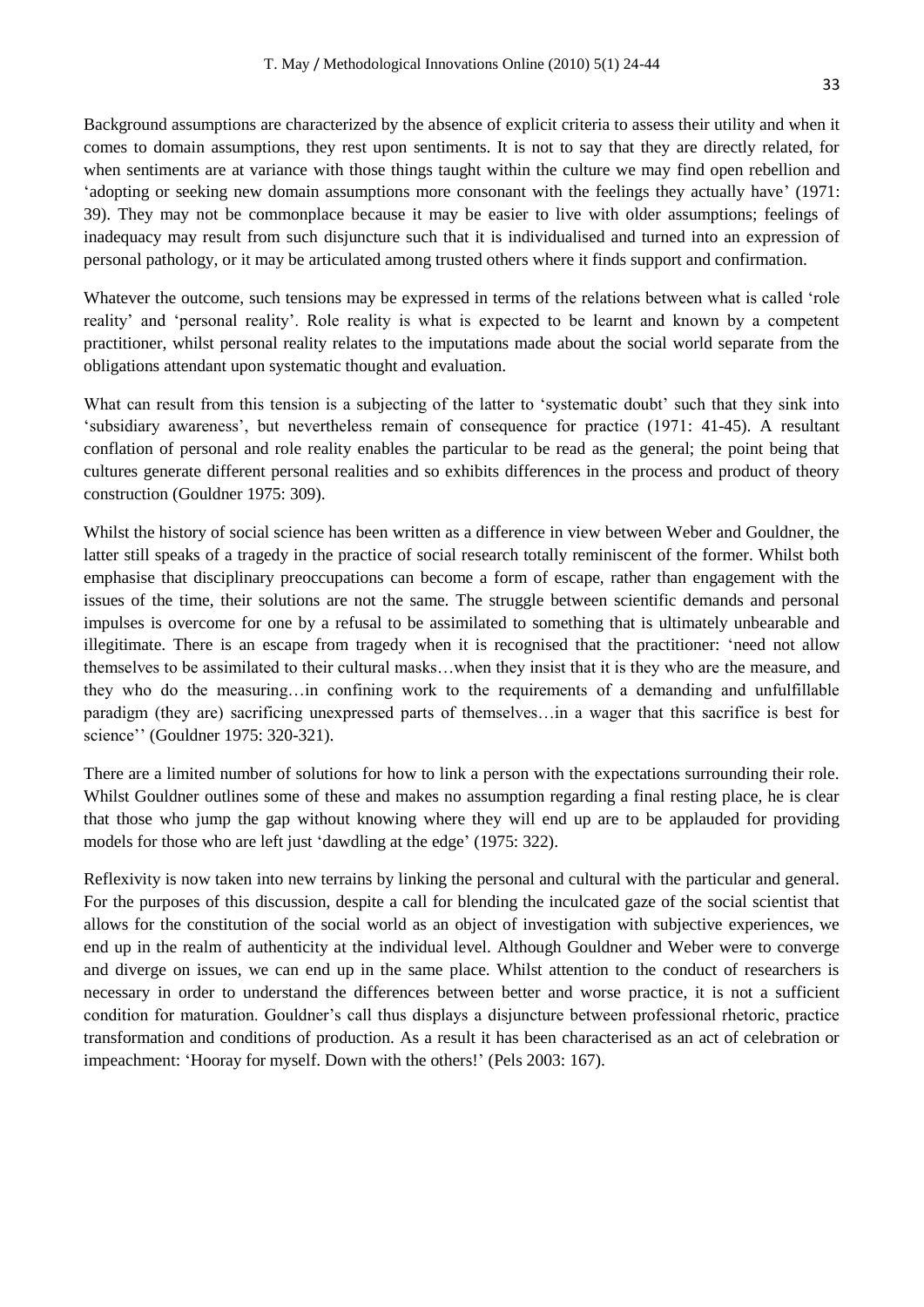#### **Change, Exclusion and Commitment**

Taking this legacy forward into our unfolding history allows us to examine other traditions that have sought to take up the issues of how the relations between positioning and belonging relate to knowledge production (May 2000). To this extent feminisms are central to the investigation of reflexivity. They examine the separation between subject and object (another way of expressing Gouldner"s personal and role reality within a community of researchers) not from a position of disinterest from which the researcher works, but that interest itself comes from 'being engaged' (Hartsock 1987).

What is immediately placed in question are simple and unsustainable ideas of bias being constituted in terms of possessing 'interests'. In part this is undertaken through a general comparison of the differences between men and women: an 'abstract masculinity' compared to the 'connectedness and continuities' between women living in everyday life as exemplified through the exercise of empathy and an "ethic of care" (see Larrabee 1993).

As I mentioned earlier, despite methodologically and theoretically sophisticated arguments to the contrary, so many researchers are still caught in a simple separation between facts and values. Even though these remain disguised behind the dances of textual sophistication and theoretical exegesis, its persistence is evident in the justifications used about practice and the forms of expertise constituted to pronounce upon various phenomena.

The dominance and persistence of these ways of thinking leads to an absence of understanding of how people are embedded within the social milieus that they routinely inhabit and which orientate, but not simply determine, their actions. Scientific abstraction glosses over experience in everyday life, the result of which is the production of a version of events that is explicable neither in terms of the subjectivity of the analyst, nor that of the subject herself.

Borrowing from the theoretical and empirical labours of non-feminists exacerbated this problem and was to demonstrate the limits of conventional approaches that glossed over important elements in social life: for example, the unseen and yet fundamental efforts involved in emotional labour; relational work with significant and generalized others; the politics of reproduction without which production would be impossible and the whole relationship between gender, time and work (Odih 2007). These are the invisible workings of societies and an absence of their understanding leads to questions about how partial understandings are passed off as universal truths.

Dorothy Smith (1988; 1993; 1999), drawing upon Schutz, Garfinkel and Marx, takes the absence of women's experiences in social scientific accounts as symptomatic of 'relations of ruling' that occur through processes of social construction: 'They are relations that coordinate people's activities across and beyond local sites of everyday experience" (Smith 2002: 45). The creation of a sphere in which women can make links between experiences and the images and ideas through which they can make sense of them – the dimension between knowledge production and reception - is thereby limited.

The point is to create a sphere of reflection by employing the exclusion of women in the service of improvements in scientific insights. It is deployed productively because an analytic focus upon the differences in men's and women's situations gives: "a scientific advantage to those who can make use of the differences" (Harding 1991:120). What emerges is a 'strong objectivity' in which thinking from women's lives uncovers those processes and structures which, from a male point of view, appear natural but from a feminist standpoint position require explanation. A resultant focus upon macro tendencies: "permits a more robust notion of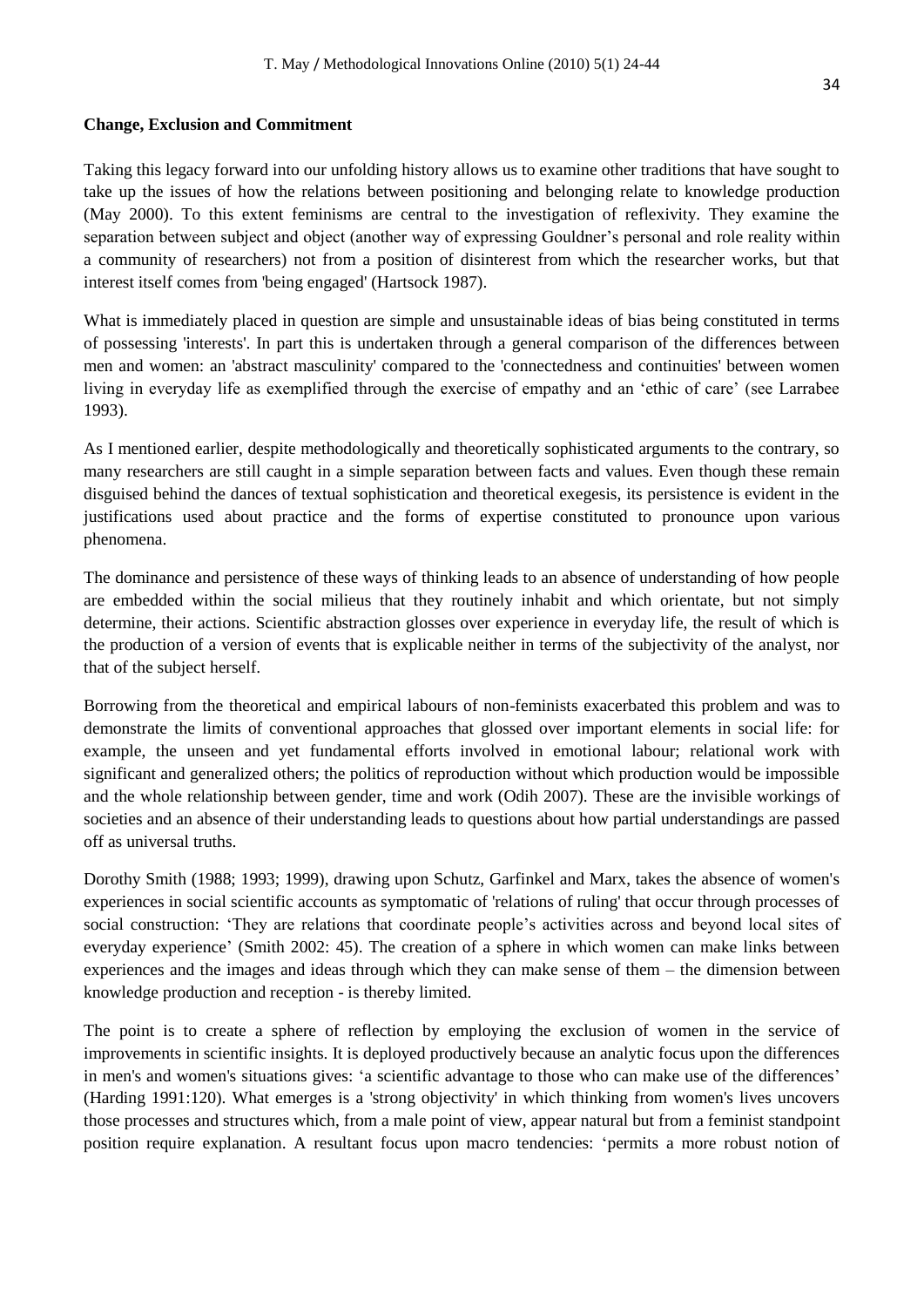reflexivity than is currently available in the sociology of knowledge or the philosophy of science" (Harding 1991:149).

Whereas conventional epistemology speaks of knowledge as if it were a free-floating voice, this approach takes the underlying social epistemology that is implied in any theory of knowledge. It examines the significance of the gap that lies between understanding from the point of view of oppressed and dominated groups and the dominant conceptual schemes that ride over such experiences in the name of a "weak" social science. The result is a 'standpoint' which, unlike a perspective, is socially mediated and requires both science and politics to achieve (Harding 1991: footnote, p. 276).

Where Alvin Gouldner emphasised criteria and sentiment in terms of background assumptions, a distinction can be made between constitutive and contextual values. The former refer to those values that inform the "rules determining what constitutes acceptable scientific practice or scientific method". Contextual values, on the other hand: "belong to the social and cultural environment in which science is done" (Longino 1990: 4). Instead of assuming a simple distinction between these two, they exist in a dynamic interaction that is actually required by the process and practice of scientific inquiry. The dynamic works to both protect and challenge scientific claims exhibiting the same ambivalence that is characteristic of the world that is studied. Yet to admit of a social dimension to knowledge is often seen to rule out certainty and permanence. Is this a great loss? Given that 'no epistemological theory has been able to guarantee the attainment of those ideals, this seems a minor loss' (Longino 1990: 232).

There is no need to be content with a 'weak' reflexivity that creates an artificial isolation of research communities from larger social forces. They become "disabled by their lack of any mechanism for identifying the cultural values and interests of the researchers, which form part of the evidence for the results of research in both the natural and social sciences" (Harding 1991:162). The result is a tendency towards judgemental relativism and weak objectivity and whilst there are allusions to not wishing to harm subjects and note cultural biases, these concerns still 'remain at the level of desire rather than competent enactment' (Harding 1991:163). By taking account of social situations and cultural particularities in terms of relations between other work that is of importance, an "oppositional theory" may be developed that takes on board experiences and examines the causal tendencies that are part of natural and social life.

A process of 'explication' arises in practice in which relevance derives from the subject's 'lived actualities' and not from "an abstract space with relevances determined by notions such as the cumulation of a body of scientific knowledge…The discovery of an objectively existing social process is thus, through its capacity to generate bases of experience, seen from such bases of experience*.* The aim is to disclose the social process from within as it is lived' (Smith 1988: 176-7).

The feminist social researcher takes the ambivalence that arises from seeking to answer the questions "who am I?" and "how do others see me?" An absence of connectivity due to occupying contradictory social locations (inside and outside) is turned into analytic advantage. What is retained is a scientific viewpoint for women without collapsing into the issues associated with identity politics in which knowledge is only accessible to particular groups which acts as a reason for celebration, but also functions to exclude.

An issue still remains. Such an approach may privilege a 'view from nowhere' that is characteristic of weak objectivism. Wealth and power divide women as much as men, so does this evade, as oppose to seek to resolve, issues associated with the relations between research and everyday life? In addressing this issue it is an examination of the causes of differences that is the unifying principle between different women. In the pursuit of this aim a common factor emerges: "it is the same group of white, European, bourgeois men who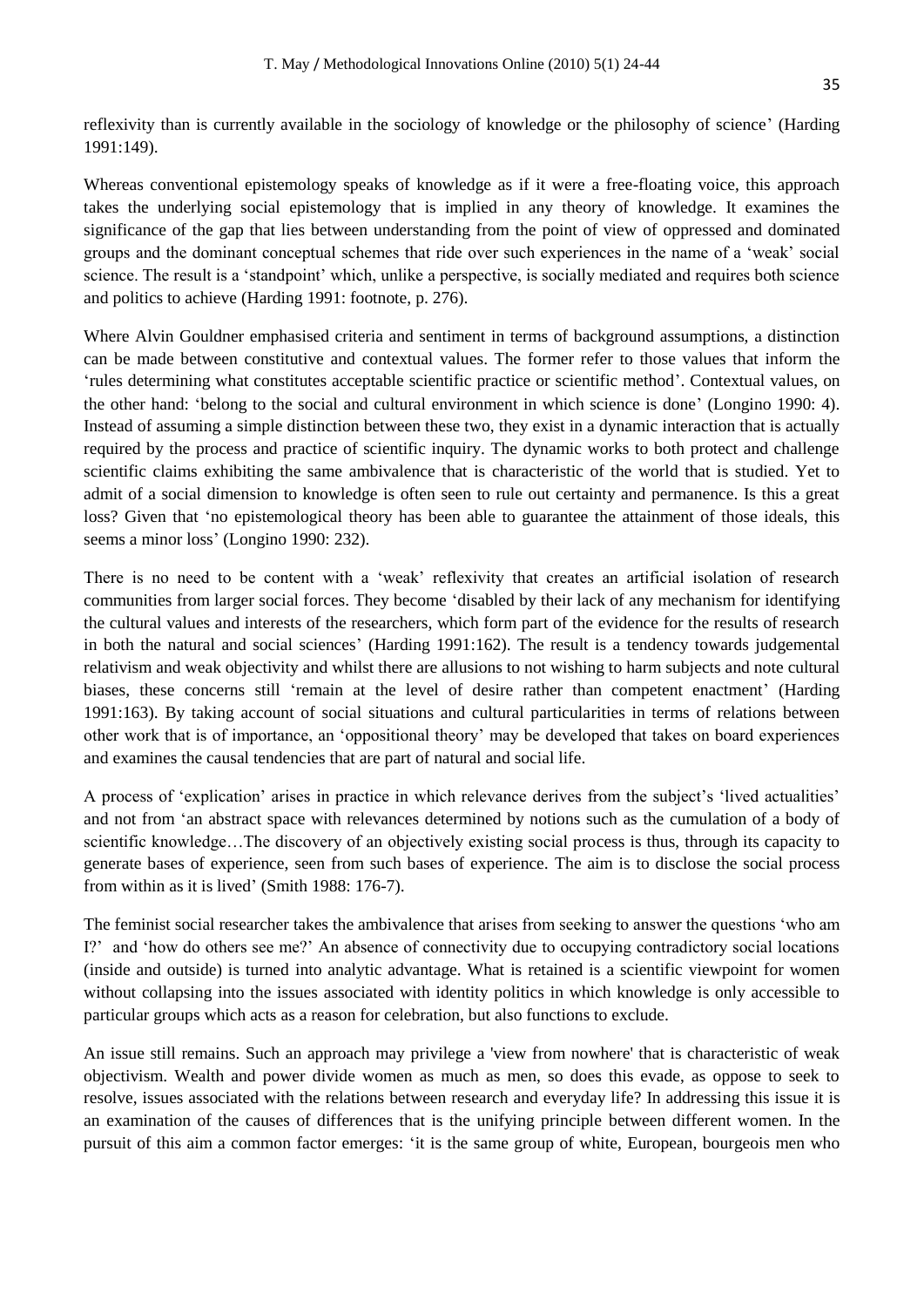have legitimated and brought into being for the rest of us life worlds different from theirs' (Harding 1986: 175).

In addition to this focus, an "intellectual participatory democracy" is required into which the results of feminist research are fed and discussed: "To enact or operationalize the directive of strong objectivity is to value the Other's perspective and to pass over in thought into the social condition that creates it - not in order to stay there, to 'go native' or merge the self with the Other, but in order to look back at the self in all its cultural particularity from a more distant, critical, objectifying location" (Harding 1991: 151).

What is recognised is the need to investigate, rather than deny, the relations between subject and object. Contained within this call is an avoidance of adherence to a "truth ideal" that is nothing more than attempts by powerful groups to legitimize how social relations are to be organized, as well as determine their form of interaction with nature (Harding 2006). Overall, it is held to be a common project that involves a critical reflexivity through attention to history in the collective constitution of women as 'other'. A dialogic approach to scientific activity then acts as a check upon the privileging of research accounts according to one standpoint as an assumed 'universal'. The aim is to create a forum through which the lost voices of women may be recovered in terms of making links between women"s experiences in a more public, rather than private, forum. The activity of empowerment overcomes the tendency to see women as not possessing: "an autonomous source of knowledge, experience, relevance and imagination' (Smith, 1988: 51). In the process, women's reflexivity within everyday experiences is revealed, rather than concealed in the partial perspectives of male 'scientific' findings.

To speak in the name "of" requires some unifying factors among women. A unifying principle may be a common group of men as rulers, but critiques of this emerged from within feminisms themselves. They rested upon the idea of "woman" as somehow universal and thus questioned the ontological basis upon which these perspectives were constructed.

Judith Butler writes of performativity in relation to both gender and sex as being different from performance because it does not presuppose a subject or a standpoint rooted in ontology. Taking performative speech acts, as those things that bring something into being as a result of being named, it follows that discourse brings into being the subject, not the subject who produces discourse. Performativity then becomes: "that aspect of discourse that has the capacity to produce what it names*'* (Butler 1994: 33. Original Italics). The opportunities for women to access understandings that bring together their experiences with explanations for those in relation to positions in a social field beyond discourses, thereby evaporates.

Associating ontology with a necessary commitment to essentialism provides for celebrations of indeterminacy, fragmentation and relativism. A degree of stability or even a common "foe" from which to base an engaged research practice aimed at change by recognising the social nature of scientific knowledge production, now moves aside for an emphasis upon difference: "if we…say no to modernity and its regulatory shackles in an effort to rehabilitate a utopia of the past, then I think we miss the chance to understand how the analysis of sexuality is pervasively structured by sexual difference" (Butler 1999: 20).

Disrupting what is taken to be the exclusionary effects of performativity in order to produce a more inclusionary society is a clear aim of Judith Butler's work. The implicit normative judgements for this purpose, however, are not apparent and we are left with a position that it not so much for consensus, but against non-consensus. The implications for research see a clear tendency towards privileging the local, specific and discrete, over matters concerned with articulation and contextualization (Fraser in Benhabib et al 1995). The overall effect is to theorize a social openness but the implications for social research practice are far less clear.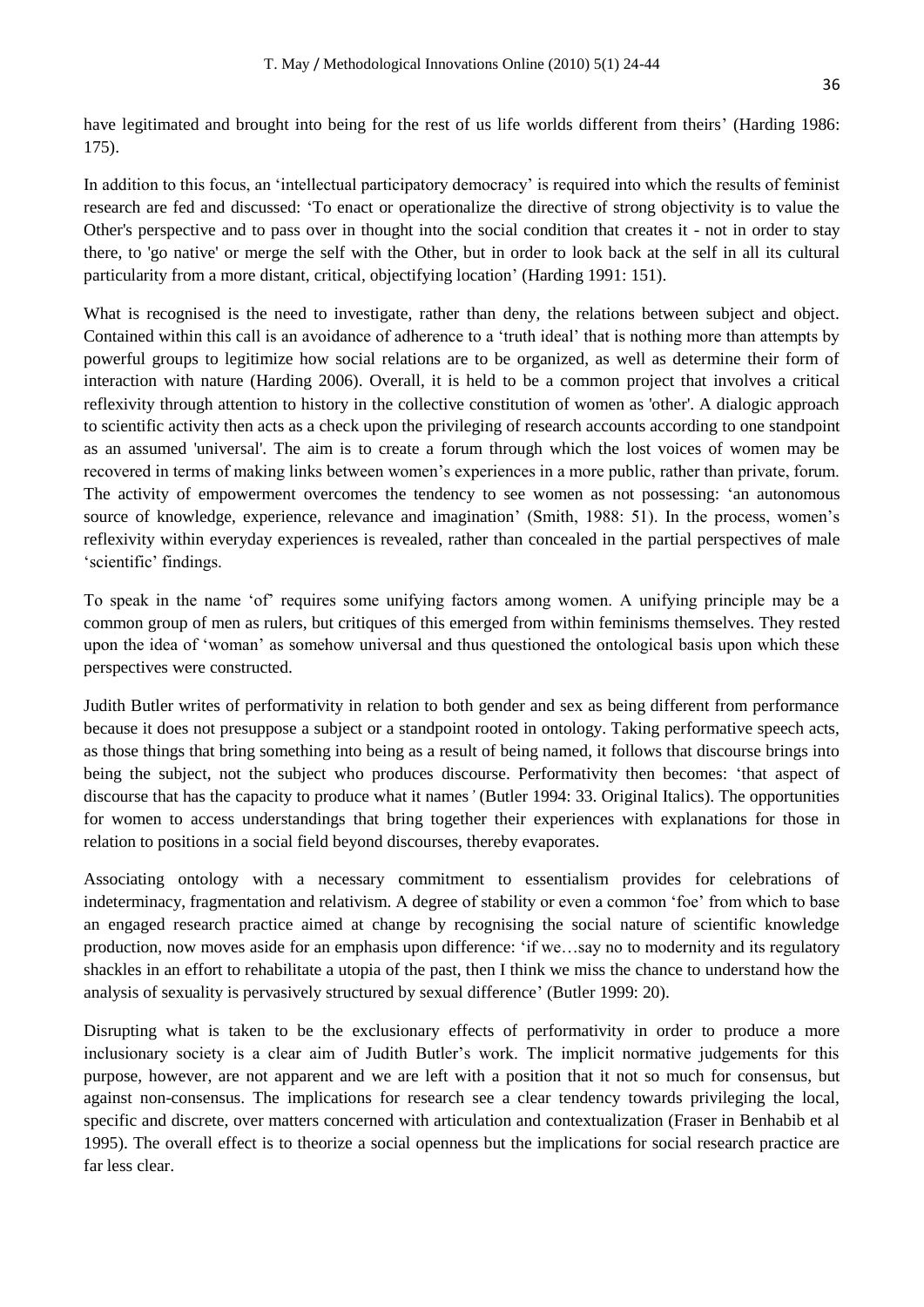The issue of agency and the ability to exercise reflexivity in an approach that sees identity as bound up within a relational approach to language was raised in respect to ethnomethodology. We have reflexivity in action, but what about reflexivity upon actions? If we take identity as an effect of language, then what happens about the relationship between social scientific findings and lay knowledge in terms of any transformative potential for improving women"s lives that results from such interactions? The overall effect may easily slip into a detachment between analysis and social location (McNay 2008).

A concern with the relationship between openness and engagement can be seen in an interview in which Judith Butler speaks of the need to produce feminist alternatives to those such as Catharine MacKinnon in the public sphere, but without undermining or demonising existing work (Butler 1994). Such a move requires that the focus upon how subjects are constituted becomes one goal among others within a normative framework: "there are questions of social and economic justice which are not primarily concerned with questions of subject-formation. To this end it is crucial to re-think the domain of power-relations, and to develop a way of adjudicating political norms without forgetting that such an adjudication will also always be a struggle for power" (Butler in Benhabib et al 1995: 141). How do you undertake such work without displacing the very terms of reference that have constituted the uniqueness and power of feminist approaches to knowing the social world?

What we see here is how a productive ambivalence to inform intellectual practice may lapse into increasing retreats towards theoretical neatness. The institutionalization of such activities is a social process, but a perspective that focuses upon discourse deconstruction to the exclusion of a focus on the institutional arrangements under which knowledge production, dissemination and reception takes place is not politically well-equipped to defend itself except in the most reified places far removed from the lives of those whom it is intended to assist. It is then vulnerable to becoming not the discipline of feminism as conducted in the name of women, but the disciplining of feminism itself (Messer-Davidow 2002).

The social character of knowledge and the efforts involved in mediating between constitutive and contextual values can easily be lost, leaving not the work of understanding, but instead those who shout across chasms informed by a positioning and process that has long since ceased to be an object of investigation taken forward into practice. Taking this route enables research to build upon findings concerning women"s positions and experiences within the social world (Maynard 1998; Walby 1997). It is not achieved by "flattening out" an understanding of conflict and diversity between and within women"s experiences (Segal 1999), nor is it achieved from regarding agency as arising from the indeterminacy of symbolic structures, rather than social practice (McNay 2000; 2008).

#### **Summary**

Opening up the practice of social research to reflexive scrutiny has consequences. At the experiential level of the researcher, a tension can be felt between the centrality of their experiences, measured against the aggregate of social values and practices they seek to understand. Feelings of inconsequentiality may result as individuality is absorbed within totality.

We found in the work of Max Weber that this existed as a tension between an ethic of commitment and an ethic of responsibility: that is, a belief in the value of science and a commitment to represent that which is discovered. Although his work has been interpreted as erecting walls between the integrity of science and arbitrary values, it is equally plausible to suggest that it resulted from the effort to construct a sphere in which: "affirmation was possible and, most important, where bureaucratic and scientific rationality were impossible" (Wolin 2004: 380).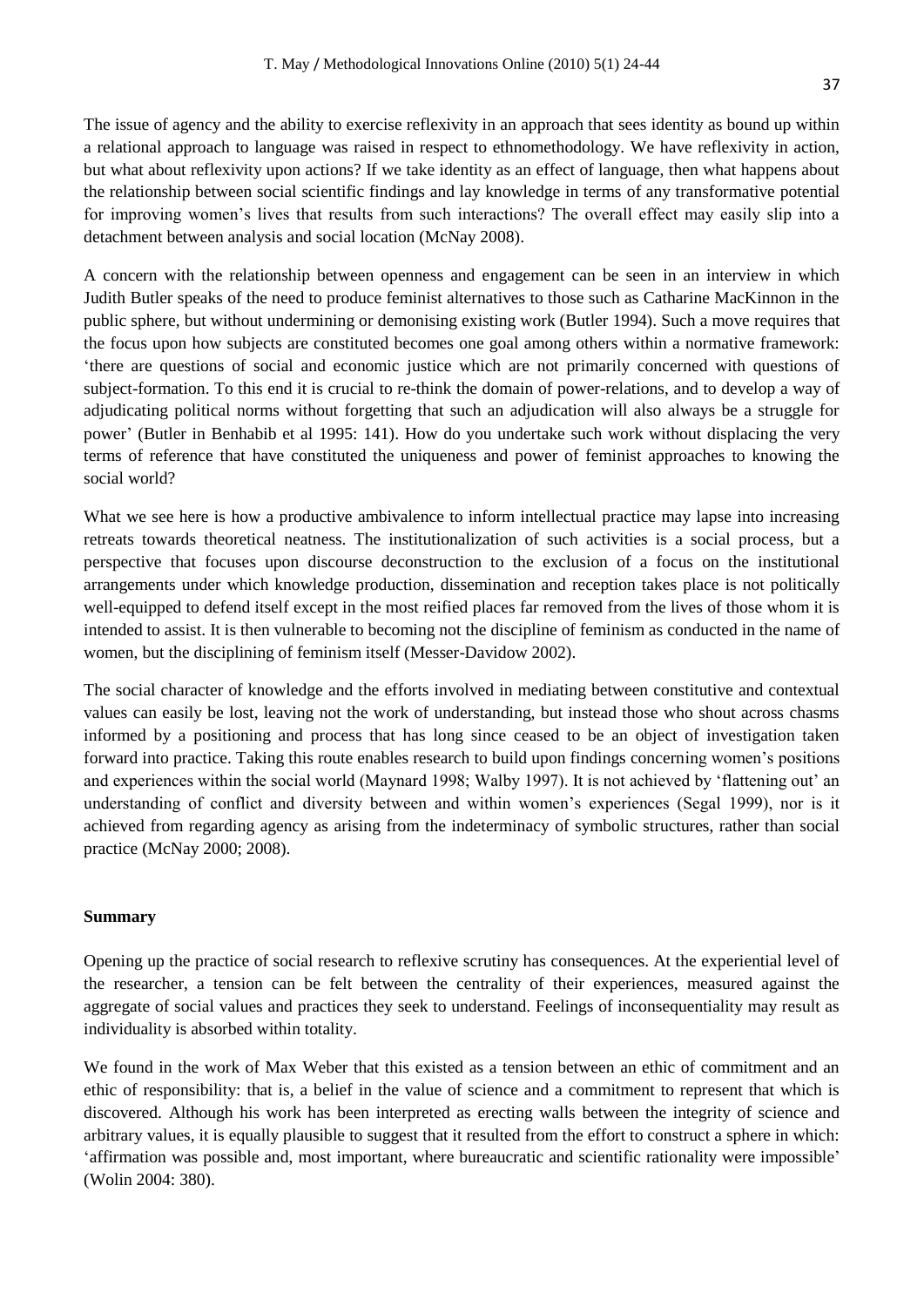The search for the place of passion from which is derived the affirmation "here I stand" sits in an uneasy relationship to research practice. Its professionalism accompanies uncertainties about emotional commitment, leaving no place for caring and passion to be part of its practice in the wake of arrogant assertions of narrowly constituted specialisms.

Here is where the expressive and strategic provide for a rich mix in practice, which if not part of a culture that recognises its place, strengths and limitations in the world of which it is a part, leads to individual frustration and even resentment towards the unfulfilled promises of a practice that can never live up to such expectations in the first place. Without supportive cultures of inquiry, it easily becomes unproductive, as opposed to a productive tension taken forward in practice.

Whilst arrogance is not uncommon, neither are expressions of individualism in an age in which social problems are increasingly individualised. Pushing too far in this direction sees individuals or groups of individuals opting for particular schools of thought, thinkers or methods because such allegiances provide a relief from this basic tension and critiques may be launched from privileged vantage points. We may also see a reflexive turn inwards that does little to help in understanding the relations between social research and social life, whilst writings on reflexivity are expected to be manuals about how to be reflexive, rather than investigating the varying degrees of reflexivity that inhere between context, character and culture (May with Perry forthcoming).

Each of the insights covered in this article has contributed to greater sensitivity in relation to these issues. Each also, in their different ways, seeks a closure of a more general consideration of the role and future of social research in social life. Max Weber and Alfred Schutz are both thinkers whose works have passed through so many hands. A return to their insights shows both strengths and limitations. Similarly, with Harold Garfinkel we find an emphasis upon reflexivity that should alert us to unrealistic claims for the benefits of its various practices, along with a caution against collapsing spheres of activity whose differences constitute their vibrancy and insight.

We have much to thank these writers for in showing us the social nature of knowledge production. We have also found limits to this reflexive endeavour. It is plausible to suggest that precisely because the physical sciences are not so consciously reflexive, they are 'normal' sciences in the Kuhnian sense of the word. How often can people explicate the reasons for their actions when they may be intuitive? Whilst context can help us with understanding knowledge production, content is also a key component of explanatory adequacy and the efforts aimed at achieving practical understandings in everyday life in terms of knowledge reception. An understanding of both production and reception enables us to examine the natural proximity of social research and social life and the interactions between constitutive and contextual values.

Reflexivity requires us to examine what social research practice sees and the manner in which it is constructed, as well as its wider place within social relations. Accompanying this is recognition that practical interventions in the organisation of social life are central to its endeavours and vital to its future. Whilst Alvin Gouldner introduced the topic of feeling in practice, this can hover on the edges of an individualist and idealist conception "straight out of nineteenth century Romanticism" (Dawe 1973: 51). The point of taking on board the role of experience in practice is also to hold a place for a practice whose value lies in its ability to provide insights that inform and also question our common understandings. The feelings and experiences of the researcher are the starting point to this process, but not the finishing point.

Similarly, to allude, albeit in a disguised fashion, to a sense of belonging between the researcher and researched that is unproblematically regurgitated as a condition of interpretative adequacy and thus the authenticity of findings, elides an understanding of the different ways of understanding that come with any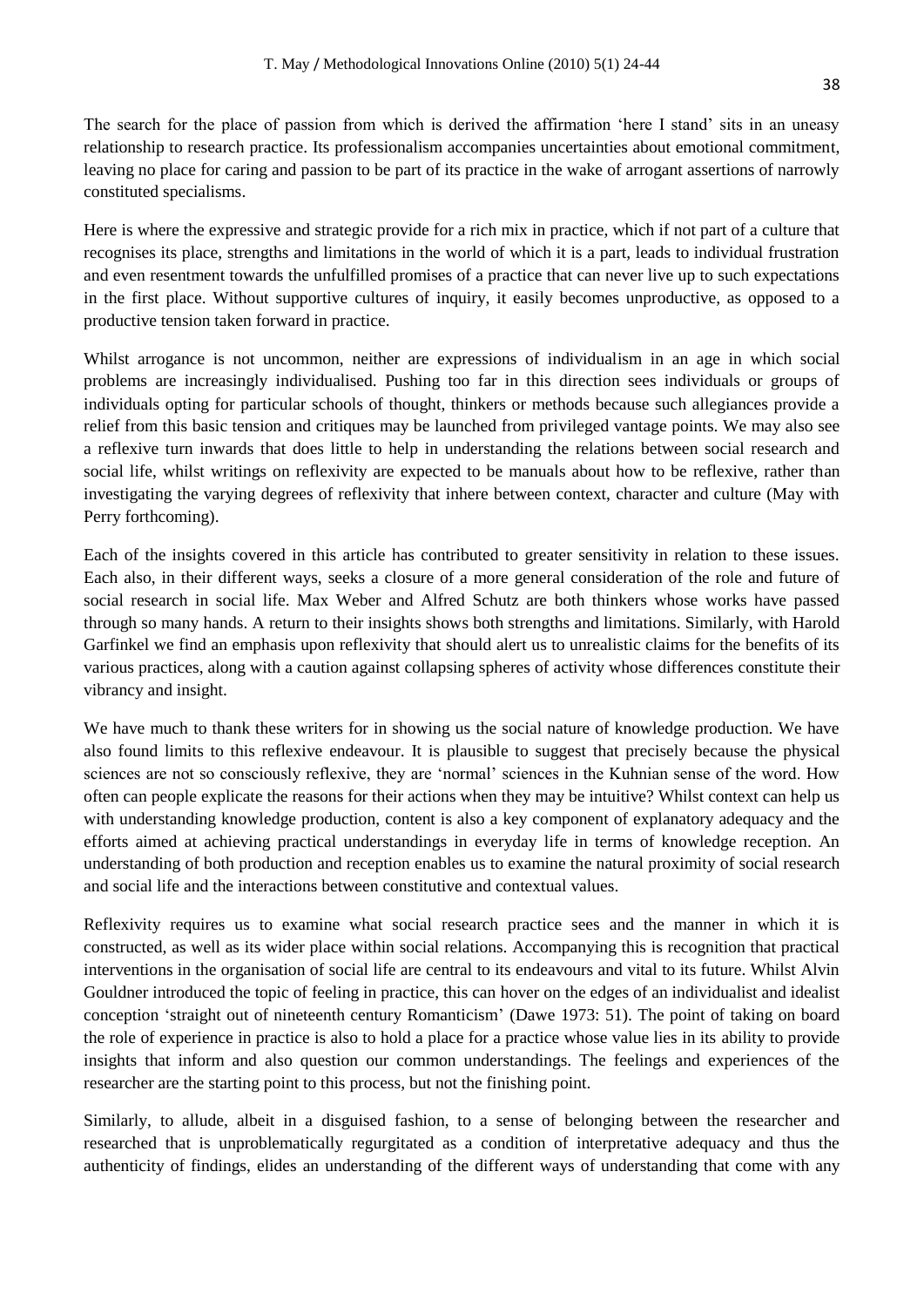attempt aimed at explanation. This is the point that Dorothy Smith makes about feminist-inspired social research, but also concerns the translation and contestation of ideas between contexts. Here we find several impulses characterising the poles of reflexivity. First, the continual process of deconstruction in order to remain sensitive to working assumptions and their effects on research practice. Second, there is a process of reconstruction that informs engagement via an improved practice and third, a concern with the dissemination and interpretation of such knowledge and its implications for actions. Overall, deconstruction is performed in the name of reconstruction (Harding and Hintikka 1983).

We can also observe that an absence of reflexivity in research practice can be symptomatic of a politics that takes organic belonging as unproblematic and any questioning of those relations as an act that automatically debunks supposedly self-evident truths. Institutions are said to bear the problems of reflexivity, not people. Reflexivity de-bunks as the critique of the self-evident. For some, knowing one"s place according to a strong tradition is what constitutes a viable society and is the political and social solution to the "problem" of reflexivity. When dealing with issues in this manner, however, the termination point lies in some "sinister solutions' (Dahl 1999).

Reflexivity works as a sensitising device that brings into view those elements of research that remain hidden by limitations beyond normal consideration. However, when it works to produce yet another hierarchy through which to judge the adequacy of research results about the social world, it easily slips into undermining, as opposed to positively contributing to, dialogue and representation.

Such an outcome can easily occur within environments where there is no shortage of those willing to occupy this space and who are far less reserved in their pronouncements of how the world should be. Both a narrow technicism and the repeated inventions of reflexive adequacy can work to produce an image of good and bad social research, leaving those less reserved about such matters to participate in the public realm in which judgements, formulations and policies are routinely made.

Here I am reminded of a colleague and friend, well known in social research circles, who once rang me up to ask what an editorial board was asking about when they requested him to be "more reflexive" in his article. I read the article. He wanted to talk about the world, not the word. They wanted to reverse this relation. The core question then becomes: how far do you go? David Silverman recounts a story to illustrate what is means to take this too far: "Many years ago, I remember a research student who used to make visiting speakers flounder by asking them: "how would you apply your own analysis to the text you have just presented? As they wriggled, I wriggled too - not from intellectual difficulty but rather from distaste for this sort of wordplay which appeared to make a not very articulate student into a profound thinker" (1997: 240).

Reflexive questioning should involve not just an examination of the grounds upon we may claim to know the social world, but also point to the limitations of our knowledge. In this sense it acts as a corrective to the instrumentalism informed by the desire to control, rather than understand, the social world. Academic commentators do not enjoy a monopoly on reflexive questioning and also find themselves increasingly subject to the very forces which may act to counter reflexivity. We should always be aware that in our apparent methodologically post positivist/empiricist/modernist age, the quiet revenge of instrumentality marches onwards.

#### **References**

Albrow, M. (1990) *Max Weber's Construction of Social Theory*. London: Macmillan.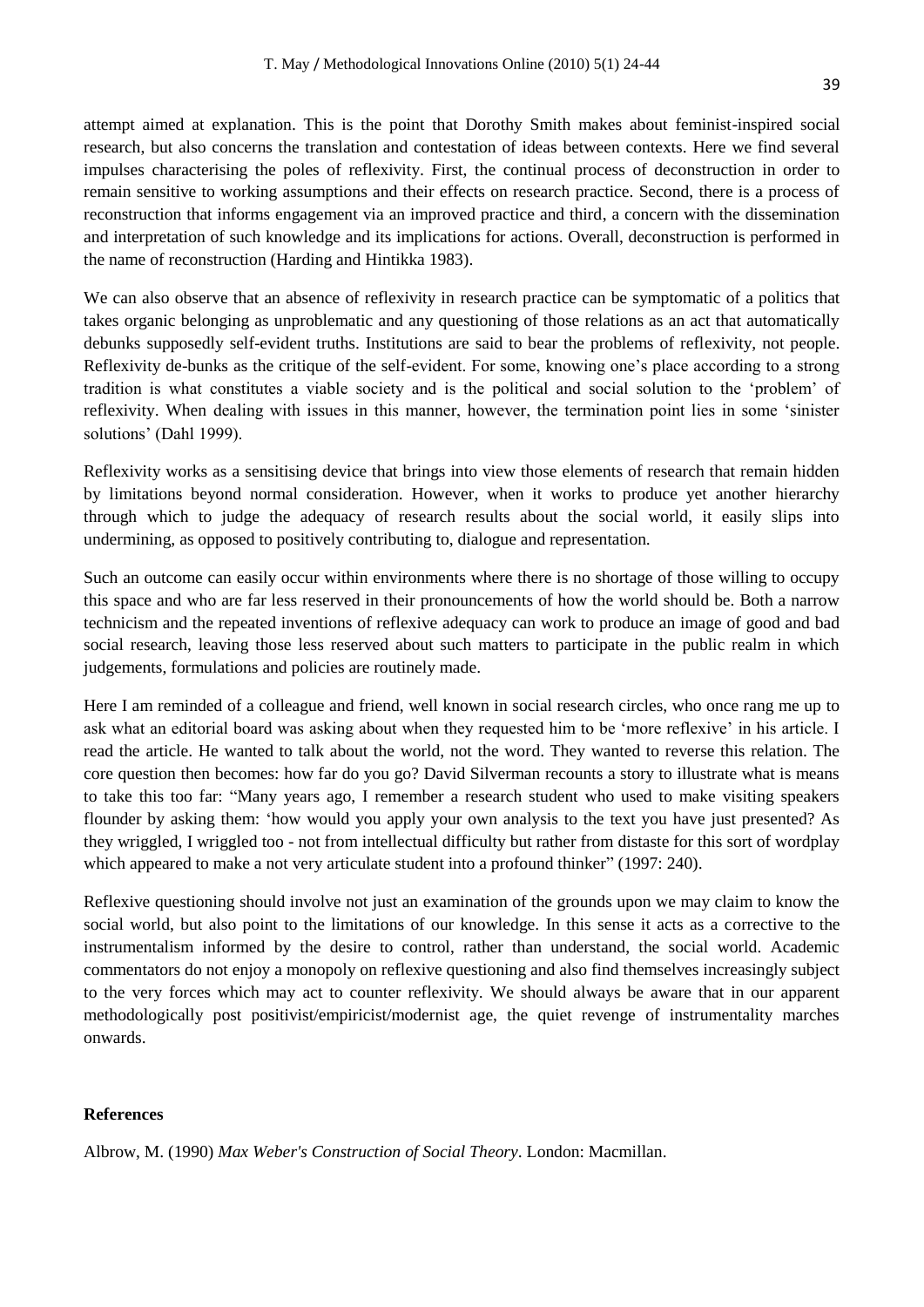Bauman, Z. (1978) *Hermeneutics and Social Science*: *Approaches to Understanding*. London: Hutchinson.

Bell, V. (ed) (1999) *Performativity and Belonging*. London: Sage.

Benhabib, S., Butler, J., Cornell, D. and Fraser, N. (1995) *Feminist Contentions: A Philosophical Exchange*. London: Routledge.

Bottomore, T. and Nisbet, R. (eds) (1979) *A History of Sociological Analysis*. London: Heinemann.

Butler, J. (1994) 'Gender as Performance: An Interview with Judith Butler'. Conducted by Osborne, P. and Segal, L. Radical Philosophy. 67: 32- 39.

Butler**,** J**. (**1999**) '**Revisiting Bodies and Pleasures', in V**.** Bell **(**ed**.)** *Performativity and Belonging***.** London**:** Routledge**.** 

Button, G. (ed) (1991a) *Ethnomethodology and the Human Sciences*. Cambridge: Cambridge University Press.

Bynner, J. and Stribley, K. (eds) (1979) *Social Research: Principles and Procedures*. Milton Keynes: Open University Press.

Colman, J. S. (1990) *Foundations of Social Theory*. Harvard: Harvard University Press.

Czyzewski, M. (1994) 'Reflexivity of Actors versus Reflexivity of Accounts'. *Theory, Culture and Society*. 11(4): 161-168.

Dahl, G. (1999) "The Anti-Reflexivist Revolution: On the Affirmation of the New Right". In Featherstone, M and Lash, S. (eds). (1999) *Spaces of Culture: City, Nation, World*. London: Sage.

Dawe, A. (1970) 'The Two Sociologies'. *British Journal of Sociology*. 21: 207-218.

Dawe, A. (1973) 'The Role of Experience in the Construction of Social Theory: An Essay in Reflexive Sociology'. *Sociological Review*. 21 (1): 25-55.

Dawe, A. (1979) 'Theories of Social Action'. In Bottomore, T. and Nisbet, R. (eds.) (1979) *A History of Sociological Analysis*. London: Heinemann.

Featherstone, M. and Lash, S. (eds) (1999) *Spaces of Culture: City, Nation, World*. London: Sage.

Garfinkel, H. (1967) *Studies in Ethnomethodology*. Englewood Cliffs, New Jersey: Prentice-Hall.

Garfinkel, H. and Sacks, H. (1986) 'On Formal Structures of Practical Actions'. In Garfinkel, H. (ed). (1986) *Ethnomethodological Studies of Work*. London: Routledge and Kegan Paul.

Garfinkel, H. (ed) (1986) *Ethnomethodological Studies of Work*. London: Routledge and Kegan Paul.

Garfinkel, H. (1991) 'Respecification: Evidence for Locally Produced, Naturally Accountable Phenomena of Order, Logic, Reason, Meaning, Method, etc. In and as of the Essential Haecceity of Immortal Ordinary Society, (1) - An Announcement of Studies'. In Button, G. (ed).

Gouldner, A. (1971) *The Coming Crisis of Western Sociology*. London: Heinemann.

Gouldner, A. (1975*) For Sociology: Renewal and Critique in Sociology Today*. Harmondsworth: Penguin.

Habermas, J. (1990) *On the Logic of the Social Sciences*. Originally Published in 1970. Translated by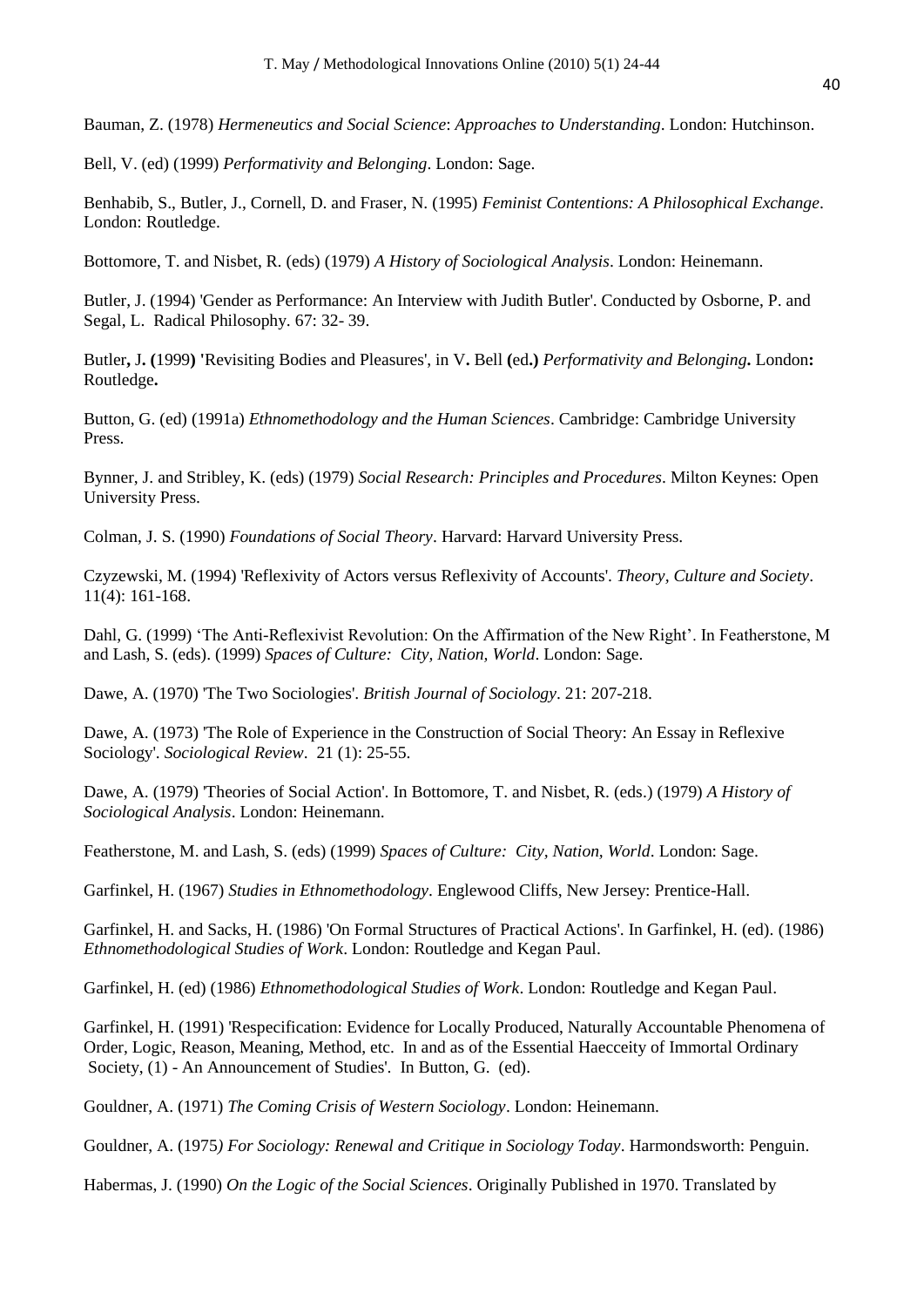Nicholsen, S. W. and Stark, J. A. Cambridge: Polity.

Habermas, J. (2003) *Truth and Justification*. Translated by Fultner, B. Cambridge: Polity.

Hall, J. R. (1999) *Cultures of Inquiry: From Epistemology to Discourse in Sociohistorical Research*. Cambridge: Cambridge University Press.

Hammersley, M. (2009) "Why Critical Realism Fails to Justify Critical Social Research". *Methodological Innovations Online*, 4(2): 1-11.

Harding, S. and Hintikka, M. B. (1983) 'Introduction'. In Harding, S. and Hintikka, M. B. (eds). (1983) *Discovering Reality: Feminist Perspectives on Epistemology*, Metaphysics, Methodology, and Philosophy of Science. London: D. Reidel.

Harding, S. and Hintikka, M. B. (eds) (1983). *Discovering Reality: Feminist Perspectives on Epistemology*, Metaphysics, Methodology, and Philosophy of Science. London: D. Reidel.

Harding, S. (ed) (1987) *Feminism and Methodology*. Milton Keynes: Open University Press.

Harding, S. (1991) *Whose Science? Whose Knowledge? Thinking from Women's Lives*. Milton Keynes: Open University Press.

Harding, S. (2006) *Science and Social Inequality: Feminist and Postcolonial Issues*. Urbana and Chicago: University of Illinois Press.

Hartsock, N. (1987) 'The Feminist Standpoint: Developing the Ground for a Specifically Feminist Historical Materialism'. In Harding, S. (ed). (1987) *Feminism and Methodology*. Milton Keynes: Open University Press.

Heritage, J. (1984) *Garfinkel and Ethnomethodology*. Cambridge: Polity.

Holton, R. and Turner, B. (1990) *Max Weber on Economy and Society*. London: Routledge.

Holub, R. (1991) *Jürgen Habermas: Critic in the Public Sphere*. London: Routledge.

Hutchinson, P., Read, R. and Sharrock, W. (2008) *There is No Such Thing as a Social Science: In Defence of Peter Winch*. Aldershot: Ashgate.

Larrabee, M. J. (ed) (1993) *An Ethic of Care: Feminist and Interdisciplinary Perspectives*. London: Routledge.

Longino, H. (1990) *Science as Social Knowledge: Values and Objectivity in Scientific Inquiry*. Princeton: Princeton University Press.

Lynch, M. (2000)"Against Reflexivity as an Academic Virtue and Source of Privileged Knowledge". *Theory, Culture and Society*. 17(3): 26-54.

May, T. (2000) "A Future for Critique? Positioning, Belonging and Reflexivity". *European Journal of Social Theory*. 3(2):157-173.

May, T. (ed.) (2002) *Qualitative Research in Action*. London: Sage.

May, T. with Perry, B. (Forthcoming) *Social Research and Reflexivity: Content, Consequence and Context*. London: Sage.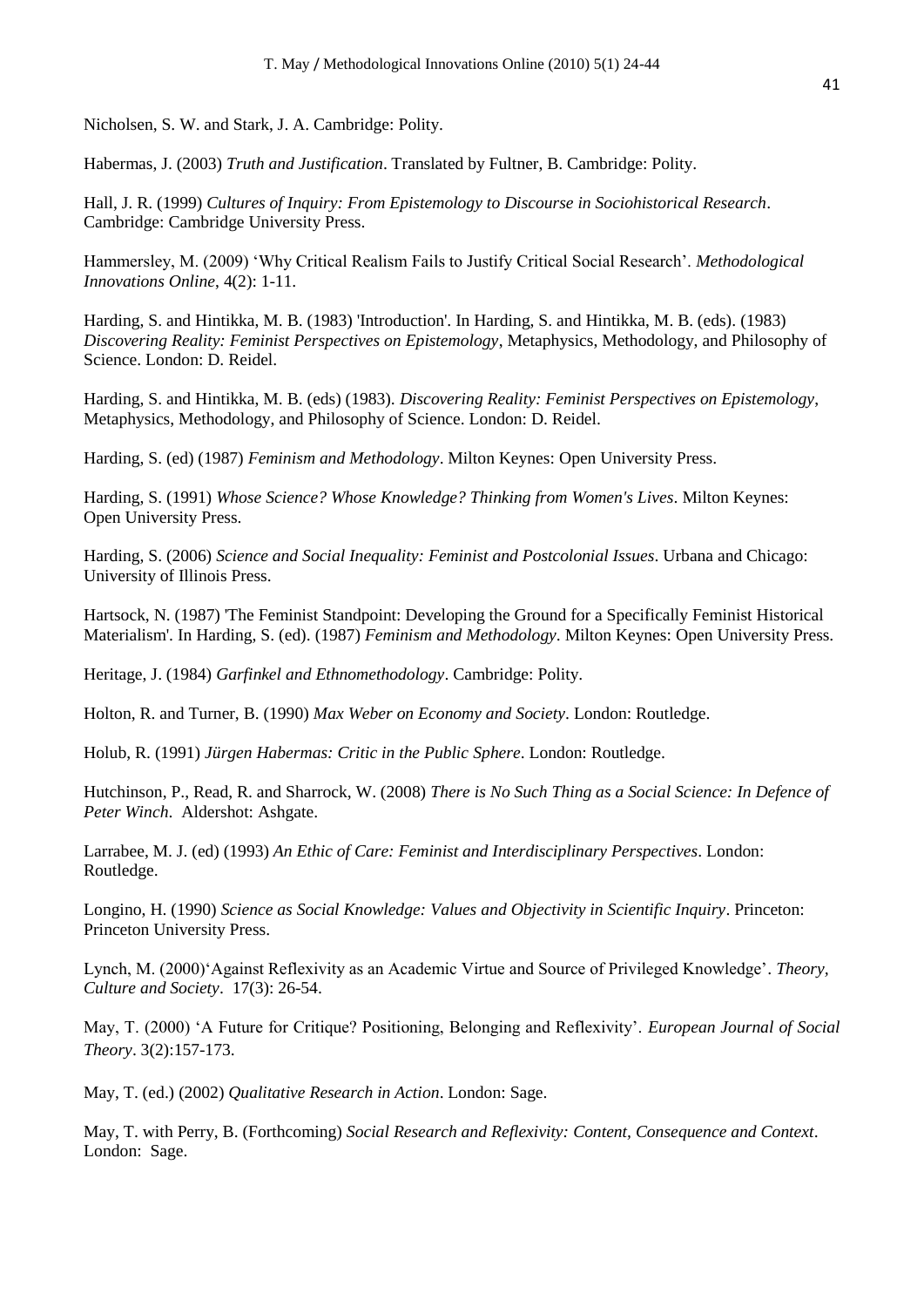May, T. and Powell, J. (2008) *Situating Social Theory*. 2<sup>nd</sup> Edition. Maidenhead, Berkshire: Open University Press.

May, T. and Williams, M. (eds.) (1998) *Knowing the Social World*. Buckingham: Open University Press.

Maynard, M. (1998) "Feminists" Knowledge and the Knowledge of Feminisms: Epistemology, Theory, Methodology and Method". In May, T. and Williams, M. (eds.) (1998) *Knowing the Social World*. Buckingham: Open University Press.

McNay, L. (2000) *Gender and Agency: Reconfiguring the Subject in Feminist and Social Theory*. Cambridge: Polity.

McNay, L. (2008) Against Recognition. Cambridge: Polity.

Messer-Davidow, E. (2002) *Disciplining Feminism: From Social Activism to Academic Discourse*. Durham, NC: Duke University Press.

Odih, P. (2007) *Gender and Work in Capitalist Economies*. Maidenhead, Berkshire: Open University Press.

O'Neill, J. (1972) *Sociology as a Skin Trade: Essays Towards a Reflexive Sociology*. London: Heinemann.

O'Neill, J. (1995) *The Poverty of Postmodernism*. London: Routledge.

Pels, D. (2003) *Unhastening Science: Autonomy and Reflexivity in the Social Theory of Knowledge*. Liverpool: Liverpool University Press.

Polanyi, M. (1962) *Personal Knowledge: Towards a Post-Critical Philosophy*. London: Routledge.

Pollner, M. (1991) 'Left of Ethnomethodology: The Rise and Decline of Radical Reflexivity'. American Sociological Review. 56(3): 370-380.

Ratcliffe, P. (2004) *'Race', Ethnicity and Difference: Imagining the Inclusive Society'*. Maidenhead, Berks: Open University Press.

Ray, L. and Reed, M. (eds.) (1994) *Organizing Modernity: New Weberian Perspectives on Work, Organization and Society*. London: Routledge.

Ritzer, G. (2008) *The McDonaldization of Society 5*. Thousand Oaks, California: Pine Forge Press.

Rorty, R. (1992) 'We Anti-Representationalists'. *Radical Philosophy*. 60: 40-42.

Ryan, A. (ed) (1973) *The Philosophy of Social Explanation*. Oxford: Oxford University Press.

Sacks, H. (1974) 'On the Analysability of Stories by Children'. In Turner, R. (ed). (1974). *Ethnomethodology.* Harmondsworth: Penguin

Schutz, A. (1970) *Alfred Schutz On Phenomenology and Social Relations: Selected Writings*. Edited and Introduced by Wagner, H. R. Chicago: University of Chicago Press.

Schutz, A. (1973) 'Problems of Interpretative Sociology'. In Ryan, A. (ed.) (1973) *The Philosophy of Social Explanation*. Oxford: Oxford University Press

Schutz, A. (1979). 'Concept and Theory Formation in the Social Sciences'. In Bynner, J. and Stribley, K. (eds.) (1979) *Social Research: Principles and Procedures*. Milton Keynes: Open University Press.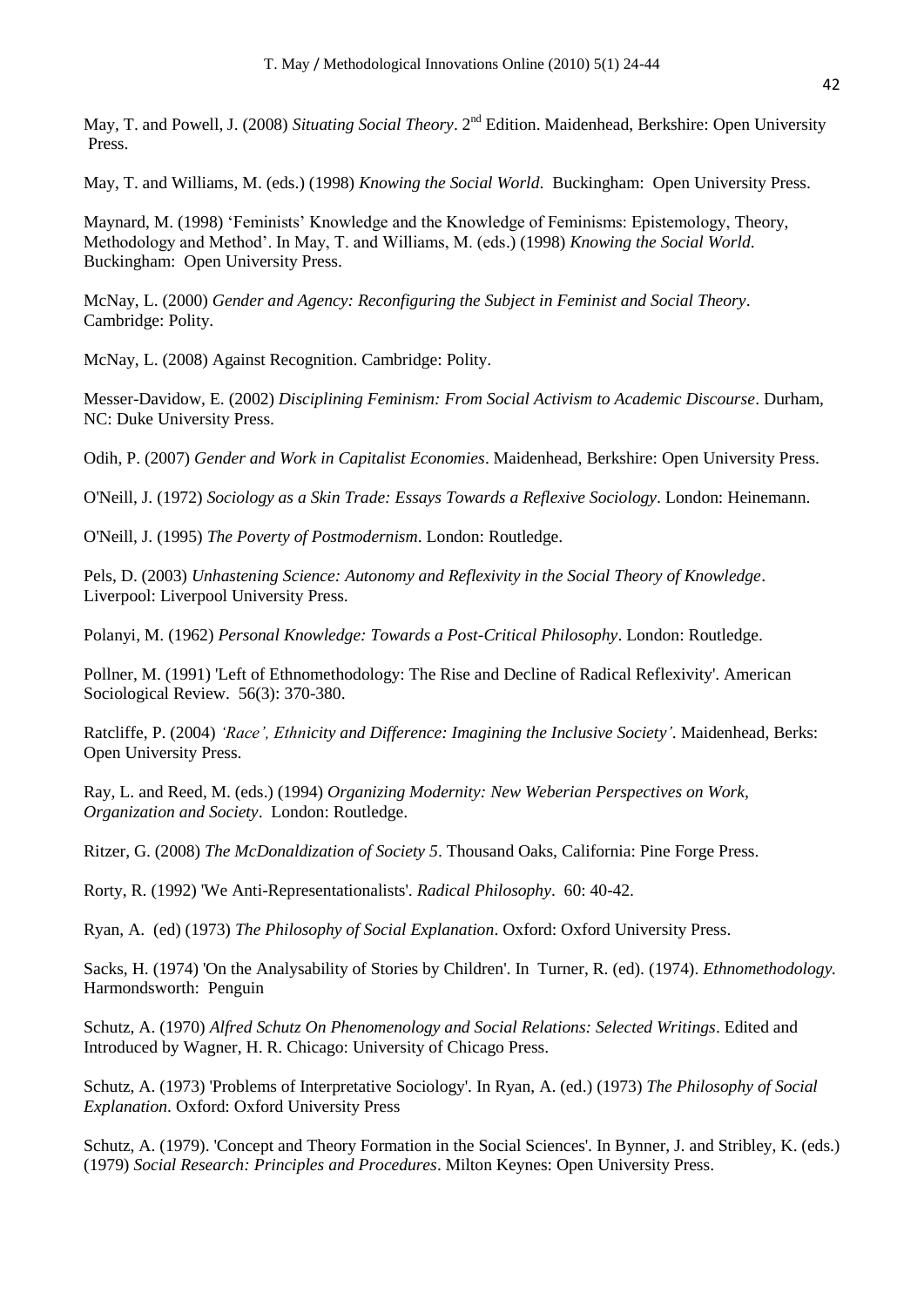Scott, A. (1995) "Value Freedom and Intellectual Autonomy". *History of the Human Sciences*. 8(3): 69-88.

Segal, L. (1999) *Why Feminism? Gender, Psychology, Politics.* Cambridge: Polity.

Silverman, D. (1997) "'Towards an Aesthetics of Research'. In Silverman, D. (ed.) (1997) *Qualitative Research: Theory, Method and Practice.* London: Sage.

Silverman, D. (ed.) (1997) Qualitative Research: Theory, Method and Practice. London: Sage.

Smith, D, E. (1988) *The Everyday World as Problematic: a Feminist Sociology*. Milton Keynes: Open University Press.

Smith, D, E. (1993) *Texts, Facts and Femininity: Exploring the Relations of Ruling*. London: Routledge.

Smith, D. E. (1999) *Writing the Social: Critique, Theory and Investigations*. Toronto: Toronto University Press.

Smith, D. E. (2002) "Institutional Ethnography". In May, T. (ed.) (2002) *Qualitative Research in Action*. London: Sage.

Tribe, K. (1994) "Commerce, Science and the Modern University". In Ray, L. and Reed, M. (eds.) (1994) *Organizing Modernity: New Weberian Perspectives on Work,Organization and Society*. London: Routledge.

Turner, B. S. (ed) (1990) *Theories of Modernity and Postmodernity*. London: Sage.

Turner, C. (1990) 'Lyotard and Weber: Postmodern Rules and Neo-Kantian Values'. In Turner, B. S. (ed.) (1990) *Theories of Modernity and Postmodernity*. London: Sage.

Turner, R. (ed) (1974) *Ethnomethodology*. Harmondsworth: Penguin.

Turner, S. (2003) *Liberal Democracy 3.0: Civil Society in an Age of Experts*. London: Sage.

von Glasersfeld, E. (1991) "Knowing without Metaphysics: Some Aspects of the Radical Constructivist Position". In Steier, F. (ed.), *Research and Reflexivity*. London: Sage.

Walby, S. (1997) *Gender Transformations*. London: Routledge.

Weber, M. (1949) *The Methodology of the Social Sciences*. Edited by Shils, E. and Finch, H. Glencoe, Illinois: The Free Press.

Weber, M. (1970) *From Max Weber: Essays in Sociology*. Edited by Gerth, H. and Mills, C. W. London: Routledge and Kegan Paul.

Williams, B. (2002) *Truth and Truthfulness: An Essay in Genealogy*. Princeton: Princeton University Press.

Williams, M. and May, T. (1996). *Introduction to the Philosophy of Social Research*. London: University College of London Press.

Wolin, S. (2004) *Politics and Vision: Continuity and Innovation in Western Political Thought*. Expanded Edition. Princeton: Princeton University Press.

Wynne, B. (1996) 'May the Sheep Safely Graze? A Reflexive View of the Expert-Lay Knowledge Divide'. In Lash, S., Szerszynski, B. and Wynne, B. (eds.), *Risk, Environment and Modernity: Towards a New Ecology*. London: Sage